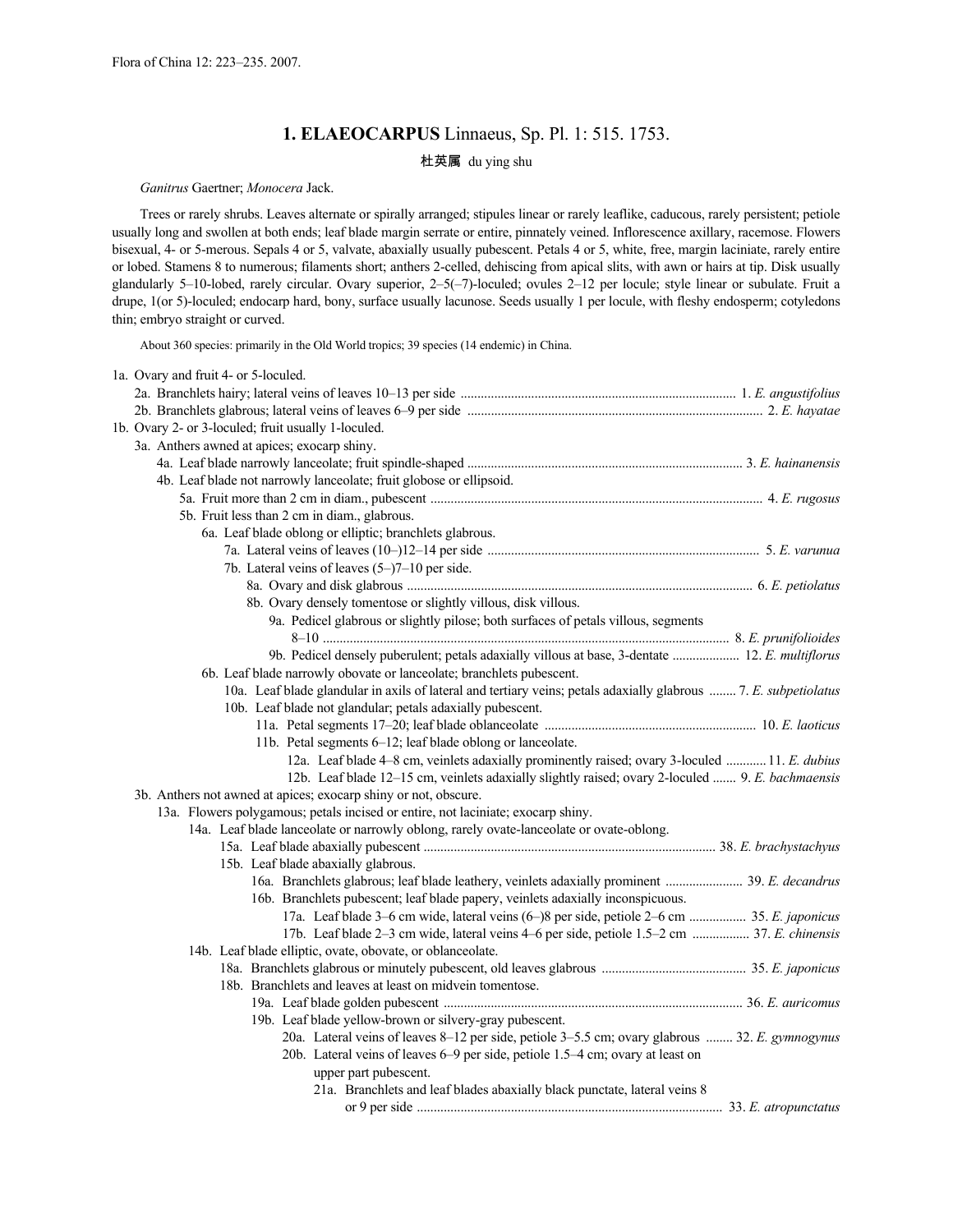# 2 ELAEOCARPACEAE

|  | 21b. Branchlets and young leaves abaxially not black punctate, lateral                                                        |
|--|-------------------------------------------------------------------------------------------------------------------------------|
|  |                                                                                                                               |
|  | 13b. Flowers bisexual; petals laciniate; exocarp inconspicuous.                                                               |
|  | 22a. Fruit less than 1.5 cm in diam.                                                                                          |
|  | 23a. Branchlets glabrous, brown when dried; petals glabrous or abaxially sericeous.                                           |
|  | 24a. Petiole nearly absent or to 4(-10) mm; peduncle and petals glabrous  15. E. glabripetalus                                |
|  | 24b. Petiole 1.5–2 cm; peduncle densely pubescent; petals abaxially sericeous  16. E. argenteus                               |
|  | 23b. Branchlets sparsely pilose, pale; petals pubescent at least along margin.                                                |
|  | 25a. Leaf blade obovate, lateral veins 4 or 5 per side, petiole not shorter than 1 cm; petal                                  |
|  |                                                                                                                               |
|  | 25b. Leaf blade lanceolate, lateral veins 6-10 per side, petiole ca. 0.5 cm; petal                                            |
|  |                                                                                                                               |
|  | 22b. Fruit more than 1.5 cm in diam.                                                                                          |
|  | 26a. Branchlets glabrous or pilose only.                                                                                      |
|  | 27a. Leaf blade attenuate to base from middle.                                                                                |
|  | 28a. Endocarp inconspicuously verrucose; leaf blade not less than 5.5 cm wide,                                                |
|  |                                                                                                                               |
|  | 28b. Endocarp prominently verrucose; leaf blade to 4 cm wide, petiole to 2 cm,                                                |
|  |                                                                                                                               |
|  | 27b. Leaf blade not attenuate, base cuneate to rounded.                                                                       |
|  |                                                                                                                               |
|  | 29b. Leaf blade abaxially eglandular, oblong, elliptic, oblanceolate, or lanceolate.                                          |
|  | 30a. Endocarp inconspicuously verrucose.                                                                                      |
|  | 31a. Leaf blade $13-21 \times 7-9$ cm, petiole not shorter than                                                               |
|  |                                                                                                                               |
|  | 31b. Leaf blade $6-12 \times 2.5-4$ cm, petiole not longer than 1 cm  15. E. glabripetalus                                    |
|  | 30b. Endocarp conspicuously verrucose.                                                                                        |
|  | 32a. Branchlets pilose; lateral veins of leaves 8-10 per side, veinlets                                                       |
|  |                                                                                                                               |
|  | 32b. Branchlets glabrous; lateral veins of leaves 7 or 8 per side,                                                            |
|  |                                                                                                                               |
|  | 26b. Branchlets densely tomentose.                                                                                            |
|  | 33a. Leaf blade basally cuneate or attenuate from middle.                                                                     |
|  |                                                                                                                               |
|  | 34b. Leaf blade oblong, ovate, or obovate-lanceolate.                                                                         |
|  | 35a. Leaf blade obovate-lanceolate, attenuate to base from middle, lateral                                                    |
|  |                                                                                                                               |
|  | 35b. Leaf blade oblong or ovate-oblong, base cuneate or acute, lateral                                                        |
|  | veins $7-10$ per side.                                                                                                        |
|  | 36a. Petals glabrous or marginally ciliate, segments 14-18; stamens                                                           |
|  | 36b. Petals adaxially villous at base, segments 10-12; stamens 26-30  27. E. duclouxii                                        |
|  | 33b. Leaf blade basally rounded, acute, or cordate.                                                                           |
|  |                                                                                                                               |
|  | 37b. Leaf blade basally rounded or acute; branchlets without persistent bracts.                                               |
|  |                                                                                                                               |
|  | 38b. Flowers without persistent reniform bracteoles.                                                                          |
|  | 39a. Leaf blade abaxially with extremely dense silvery-gray appressed                                                         |
|  |                                                                                                                               |
|  | 39b. Leaf blade abaxially brown or yellow pilose.                                                                             |
|  |                                                                                                                               |
|  | 40b. Endocarp verrucose or lacunose.                                                                                          |
|  | 41a. Leaf blade basally rounded, lateral veins 10-13 per side  24. E. howii                                                   |
|  | 41b. Leaf blade basally cuneate or obtuse, lateral veins 7 or                                                                 |
|  |                                                                                                                               |
|  |                                                                                                                               |
|  | Elaeocarpus ganitrus Roxburgh ex G. Don; E. subglo-<br>1. Elaeocarpus angustifolius Blume, Bijdr. 120. 1825.<br>hosus Merrill |

圆果杜英 yuan guo du ying

*bosus* Merrill.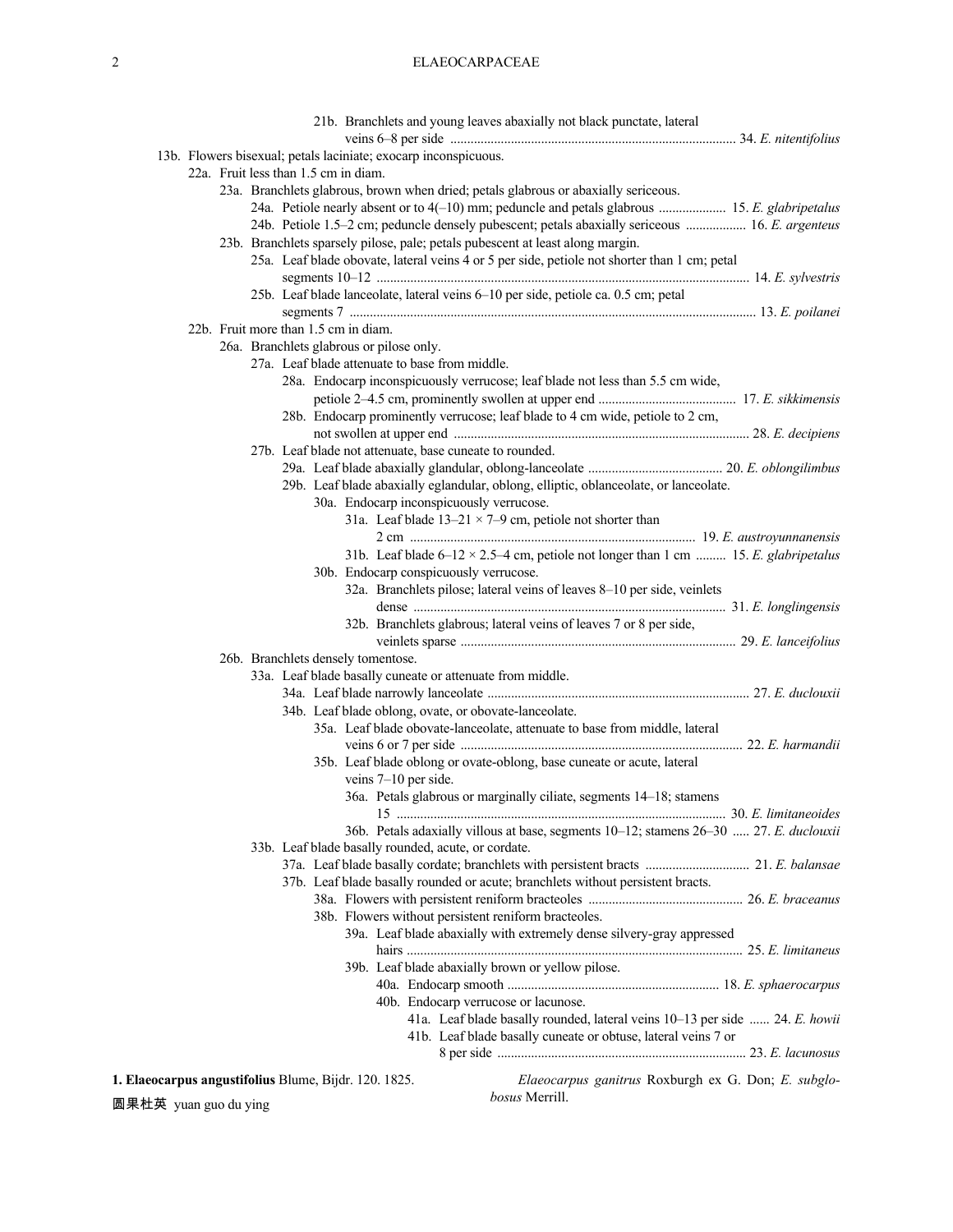Trees to 30 m tall, to 1.7 m d.b.h. Branches brown-gray; branchlets yellowish brown villous. Petiole 1–1.5 cm, villous, glabrescent; leaf blade obovate-oblong to oblong-lanceolate, 9–  $14 \times 3-4.5$  cm, papery or membranous, both surfaces villous when young, glabrescent when mature, lateral veins 10–13 per side, slightly prominent abaxially, impressed adaxially, base broadly cuneate, margin serrate, apex acute or obtuse. Racemes in axils of current and fallen leaves, 2–4 cm; peduncles villous. Pedicel ca. 5 mm. Sepals 5, lanceolate, ca.  $5 \times 1.5$  mm, both surfaces villous. Petals 5, ca. as long as sepals, laciniate to 1/2 their length, lower 1/2 villous. Stamens 25; anthers setose at apices. Ovary 5-loculed, densely tomentose; style ca. 5 mm. Drupe globose, 1.7–2 cm in diam., 5-loculed. Seed 1 per locule; endocarp hard, rugulose. Fl. Aug–Sep, fr. Sep–Nov.

Broad-leaved mountain and valley rain forests; 400–1300 m. Guangxi, Hainan, Yunnan [Cambodia, NE India, Indonesia, Malaysia, Myanmar, Nepal, Thailand; Australia, Pacific islands (Fiji)].

**2. Elaeocarpus hayatae** Kanehira & Sasaki, Trans. Nat. Hist. Soc. Formos. 24: 398. 1934.

#### 球果杜英 qiu guo du ying

*Elaeocarpus sphaericus* (Gaertner) Schumann var. *hayatae* (Kanehira & Sasaki) C. E. Chang; *E. sylvestris* (Loureiro) Poiret var. *hayatae* (Kanehira & Sasaki) Y. C. Liu.

Trees evergreen. Branchlets glabrous. Leaves irregularly whorled; petiole 1.2–2 cm; leaf blade oblong or lanceolate to oblanceolate,  $8-15 \times 3-6$  cm, papery, glabrous, lateral veins 6– 9 per side, veinlets reticulate, base cuneate or obtuse, margin minutely serrate, apex shortly acuminate or obtuse. Racemes in axils of current and fallen leaves, 4–6 cm, laxly flowered; peduncles sparsely pubescent. Pedicel 3–6 mm, slender, puberulent. Sepals 5, lanceolate, 5–6 mm, abaxially depressed pubescent, adaxially glabrous, apex acute. Petals 5, obovate, 6–7 mm, slightly pubescent at base, especially along margin, apex laciniate; lobes 12–15. Stamens ca. 30; anthers linear, puberulent, with a tuft of hairs at apices. Ovary ovoid, villous, 4- or 5-loculed. Drupe subglobose, ca.  $2 \times 1.5$  cm; endocarp strongly tuberculate, very hard. Fl. unknown, fr. Sep.

#### ● Evergreen forests. S Taiwan.

This species was originally described as having a 3-loculed ovary. In Kanehira (Formos. Trees, Rev. Ed. t. 388, G & I. 1936), the crosssection of the ovary is illustrated clearly as 3-loculed but the cross-section of the fruit is 5-loculed with 4 locules degenerating. Examination of type materials by C. E. Chang (Fl. Taiwan 3: pl. 776 (1, 4). 1977) revealed that the ovary and fruit are 4- or 5-loculed. In the infrageneric system of *Elaeocarpus* (Tang, Acta Phytotax. Sin. 30: 385–404. 1992), species with a 5-loculed ovary and fruit belong to *E.* sect. *Ganitrus* (Gaertner) Masters but species with a 2- or 3-loculed ovary and 1-loculed fruit belong to *E.* sect. *Elaeocarpus*. Because its ovary is 4- or 5 loculed, *E. hayatae* is certainly not a member of *E.* sect. *Elaeocarpus* but rather a member of *E.* sect. *Ganitrus*.

This species differs from *Elaeocarpus angustifolius* in a number of characters, including branchlets, petioles, and abaxial leaf blade surfaces glabrous (vs. villous), leaf blades slightly smaller  $(8-15 \times 3-6$  cm vs.  $9-14 \times 3-4.5$  cm), lateral veins fewer (6-9 vs. 10-13), veins and veinlets distinctly (vs. poorly) anastomosing, sepals adaxially glabrous (vs. villous), petal lobes 12–15 (vs. 15–25), and ovary and fruit 4- or 5 loculed (vs. 5-loculed). In view of these differences, we prefer to treat it as a distinct species rather than as a variety. In addition, up-to-date records of geographical distribution indicate that they are allopatric.

Because its leaves look similar to *Elaeocarpus decipiens* and *E. sylvestris*, *E. hayatae* sometimes has been treated as a synonym of these; however, as noted above, *E. hayatae* is in a separate section. The discovery of both 4- and 5-loculed ovaries and fruit might be important in the study of evolution of this genus. *Elaeocarpus hayatae* is distributed in the periphery of the section and the reduction in locules of ovary and fruit might be derived.

**3. Elaeocarpus hainanensis** Oliver, Hooker's Icon. Pl. 25: sub t. 2462. 1896.

#### 水石榕 shui shi rong

Shrubs or small trees, to 5 m tall. Branchlets glabrous or nearly so. Leaves clustered at twig apices; petiole 1–2 cm; leaf blade narrowly lanceolate, oblanceolate, or narrowly oblong,  $(4-)7-15(-18) \times 1.5-3(-3.5)$  cm, papery, abaxially pubescent, adaxially glabrous or slightly pubescent on midvein only, lateral veins 14–30 per side, prominent on both surfaces, veinlets slightly prominent adaxially, base cuneate and tapered toward end, decurrent, margin denticulate, apex acuminate. Racemes in axils of current leaves, 5–8 cm, 2–6-flowered in upper part; peduncles puberulent, glabrescent. Pedicel 2–5 cm, puberulent; bracts sessile, persistent, leaflike, ovate or elliptic,  $1-1.6 \times 0.7-$ 1 cm, veins and veinlets conspicuous, margin dentate, base rounded or auriculate. Flowers 3–4 cm in diam. Calyx lobes 5, lanceolate, 1.2–2 cm, abaxially puberulent, pubescent on midvein and upper 1/2 only. Petals 5, white, ca. as long as sepals, obovate, ciliate along margin, abaxially densely rust-colored yellow tomentose at base, adaxially tomentose, apex laciniate; lobes 30–46, 4–6 mm. Stamens 63–75, ca. as long as petals, puberulent; anthers with awn ca. 4 mm. Disk multi-lobed, tomentose. Ovary 2-loculed, glabrous or nearly so; ovules 2 per locule; style ca. 1 cm, pubescent in lower 1/2. Drupe spindleshaped, 4–5 cm, ca. 1.2 cm in diam., both ends acuminate; endocarp hard, lacunose, 1-loculed. Seeds ca. 2 cm. Fl. Jun–Jul, fr. Jul–Sep.

Moist places, streamsides; 200–500 m. Guangdong, S Guangxi, Hainan, SE Yunnan [Myanmar, Thailand, Vietnam].

- 1a. Leaf blade narrowly lanceolate or oblanceolate, 7–15 cm, lateral veins 14–30 per side .................................... 3a. var. *hainanensis*
- 1b. Leaf blade narrowly oblong, 4–7 cm, lateral veins 10 per side ................... 3b. var. *brachyphyllus*

### **3a. Elaeocarpus hainanensis** var. **hainanensis**

### 水石榕(原变种) shui shi rong (yuan bian zhong)

Leaf blade narrowly lanceolate or oblanceolate, 7–15 cm, lateral veins 14–30 per side.

Moist places, streamsides; 200–500 m. Guangdong, S Guangxi, Hainan, SE Yunnan [Myanmar, Thailand, Vietnam].

**3b. Elaeocarpus hainanensis** var. **brachyphyllus** Merrill, Lingnan Sci. J. 5: 123. 1927.

### 短叶水石榕 duan ye shui shi rong

*Elaeocarpus brachyphyllus* (Merrill) Kunth.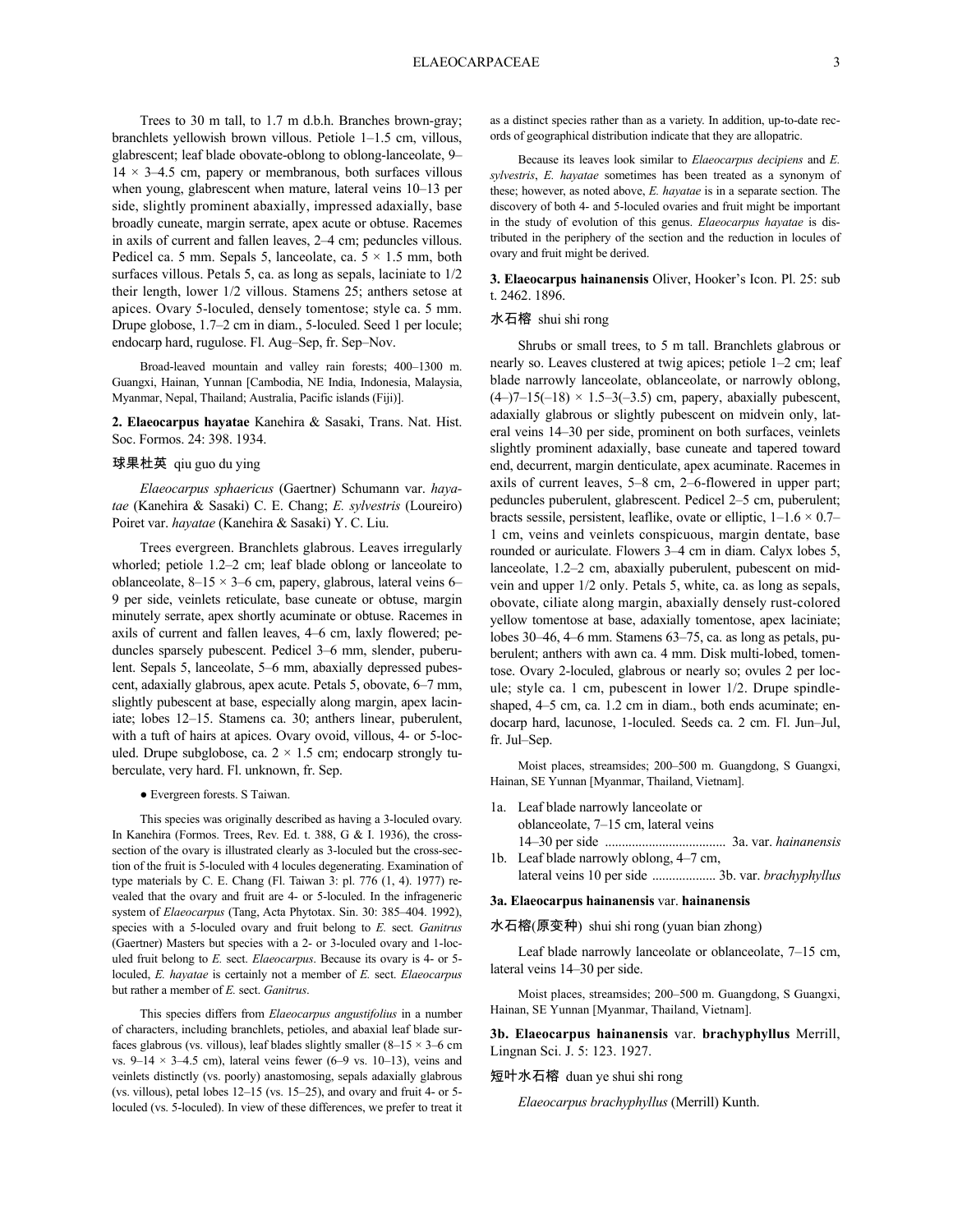Leaf blade narrowly oblong, 4–7 cm, lateral veins 10 per side.

● Moist places, streamsides. N and W Hainan.

One of us (Chamlong Phengklai) believes that this is not significantly different from the typical variety.

**4. Elaeocarpus rugosus** Roxburgh, Fl. Ind., ed. 1832, 2: 596. 1832.

#### 毛果杜英 mao guo du ying

Trees to 30 m tall, to 2 m d.b.h. Bark gray; branchlets robust, 6–12 mm in diam., rust-brown puberulent, with conspicuous leaf and infructescence scars. Leaves fascicled or clustered at twig apices; petiole 1–2.6 cm, rust-colored puberulent at first, glabrescent, swollen at base; leaf blade obovate-lanceolate, obovate, or obovate-elliptic,  $(14-)18-30(-45) \times 6-11(-16)$  cm, leathery or thinly so, abaxially very sparsely pilose on midvein, adaxially puberulent on midvein only, lateral veins 16–18 per side, prominently raised abaxially, prominent adaxially, veinlets prominently raised abaxially, conspicuous adaxially, base cuneate, margin sparsely shallowly crenate, apex shortly acute, rounded, or emarginate. Racemes in axils of fallen and current leaves, dense, 4–12 cm, 8–10-flowered; peduncles rust-colored tomentose. Pedicel 0.9–1.8 cm, rust-colored tomentose. Flowers large; buds  $1-1.4$  cm. Sepals 5 or 6,  $1.2-1.5$  cm, abaxially pubescent, adaxially glabrous. Petals 5 or 6, 1.3–1.5 cm  $\times$  ca. 8 mm, laciniate; lobes 15–20, abaxially densely rust-colored tomentose, adaxially tomentose, margin ciliate. Stamens 45–51; filaments 2–2.5 mm; anthers 3.5–4 mm, with awn 4–4.5 mm. Disk 5-lobed, pubescent. Ovary tomentose, 2-loculed; ovules numerous in each locule; style slightly longer than stamens, pubescent in lower part. Drupe ellipsoid, ca.  $3.5 \times 2-2.5$  cm, tomentose; endocarp conspicuously verrucate, 1-loculed. Seed 1. Fl. Mar, fr. May–Aug.

Evergreen forests in valleys; 500–800 m. Hainan, S Yunnan [India, Malaysia, Myanmar, Thailand].

This species was misidentified in FRPS (49(1): 10. 1989) as *Elaeocarpus apiculatus* Masters.

**5. Elaeocarpus varunua** Buchanan-Hamilton ex Masters in J. D. Hooker, Fl. Brit. India 1: 407. 1874.

#### 滇印杜英 dian yin du ying

#### *Elaeocarpus decurvatus* Diels.

Trees to 30 m tall. Terminal bud gummy resinous; branches black when dry; branchlets sparsely gray puberulent, glabrescent. Petiole 3–8 cm, puberulent at first, glabrescent, swollen at both ends; leaf blade abaxially green, adaxially dark green, shiny, elliptic to oblong,  $10-20(-25) \times 5-9(-12)$  cm, membranous, abaxially shortly puberulent, both surfaces white sericeous when young, glabrous when mature, lateral veins (10–)12–14 per side, prominently raised abaxially, impressed adaxially, parallel, tertiary veinlets dense, prominent on both surfaces, base rounded or obtuse, margin entire or slightly crenate, apex acute, with obtuse acumen. Racemes in axils of current and fallen leaves, 7–12 cm; peduncles gray-white puberulent. Pedicel ca. 1 cm, gray-white puberulent. Flowers ca. 1.5 cm. Sepals 5, narrowly lanceolate, ca. 1 cm, both surfaces gray puberulent. Petals 5, linear, ca.  $11 \times 3.5$  mm, lower  $1/2$  woolly on both surfaces, upper 1/2 laciniate; segments 16–18. Stamens 30–40; filaments ca. 1 mm; anthers ca. 4.5 mm; awn 1–1.5 mm, erect or slightly curved. Disk 10-lobed, sparsely pubescent. Ovary 3-loculed, woolly; style ca. 8 mm, villous. Drupe ellipsoid, 1.4–1.7 cm, glabrous; endocarp hard, ca. 1 mm thick. Fl. Mar–Apr, fr. Aug–Sep. 2*n* = 30.

Evergreen forests; 300–1400 m. Guangdong, Guangxi, Xizang, Yunnan [India, ?Malaysia, ?Nepal, Vietnam].

**6. Elaeocarpus petiolatus** (Jack) Wallich ex Steudel, Nomencl. Bot., ed. 2, 1: 545. 1840–1841.

### 长柄杜英 chang bing du ying

*Monocera petiolata* Jack, Malayan Misc. 1(5): 43. 1820.

Trees to 12 m tall. Terminal buds and branchlets gummy resinous, branchlets glabrous. Petiole 3–6 cm, robust, glabrous, swollen at both ends; leaf blade oblong or elliptic,  $9-18 \times 4-8$ cm, leathery, glabrous, lateral veins 5–8 per side, prominent abaxially, conspicuous adaxially, veinlets conspicuous on both surfaces, base acute, rounded, or obtuse, margin slightly crenate to entire, apex acuminate to acute. Racemes in axils of fallen and current leaves, 6–12 cm; peduncles glabrous or nearly so. Pedicel nearly glabrous. Sepals 5, lanceolate, 6–7 mm, abaxially pilose. Petals ca. as long as sepals, oblong, abaxially brown pubescent, upper 1/2 laciniate; segments 9–14. Stamens 20–30, pubescent; anthers long awned, curved outward. Disk 10-lobed, glabrous. Ovary 2-loculed, glabrous; style glabrous. Drupe shiny, ellipsoid,  $1.5-1.8 \times 0.9-1$  cm; endocarp bony, furrowed, 1-loculed. Seed ca. 1 cm. Fl. Aug–Sep, fr. Sep–Dec.

Tropical forests; sea level to 1300 m. Guangdong, Guangxi, Hainan, Yunnan [Cambodia, India, Indonesia, Laos, Malaysia, Myanmar, Thailand, Vietnam].

**7. Elaeocarpus subpetiolatus** Hung T. Chang, Acta Phytotax. Sin. 17(1): 57. 1979.

### 屏边杜英 ping bian du ying

Trees ca. 10 m tall. Branchlets shortly appressed sericeous, glabrescent. Petiole 1.5–2 cm, slender, swollen at both ends; leaf blade abaxially greenish, adaxially dark green, slightly shiny, elliptic, oblanceolate, or oblong,  $8-13 \times 3-5.5$  cm, papery, abaxially sericeous at first, glabrescent, adaxially glabrous, lateral veins 10–12 per side, prominently raised abaxially, conspicuous adaxially, veinlets dense, prominent on both surfaces, glandular in vein axils, base cuneate, slightly decurrent, margin minutely crenate, apex acute, acumen obtuse. Raceme 2–4 cm, 4–7-flowered; bract caducous, minute. Pedicel ca. 5 mm. Flower buds ovoid-oblong, ca. 7 mm. Sepals 5, lanceolate, abaxially minutely pubescent. Petals 5, narrowly oblong, slightly shorter than sepals, glabrous, margin laciniate at apices; segments 12, ca. 2 mm, abaxially pubescent. Stamens 30, 4–5 mm, shortly awned. Disk 10-lobed, pubescent. Ovary 3-loculed, pubescent; style shorter than stamens. Fruit unknown. Fl. Apr, fr. unknown.

● Forests; ca. 1400 m. SE Yunnan.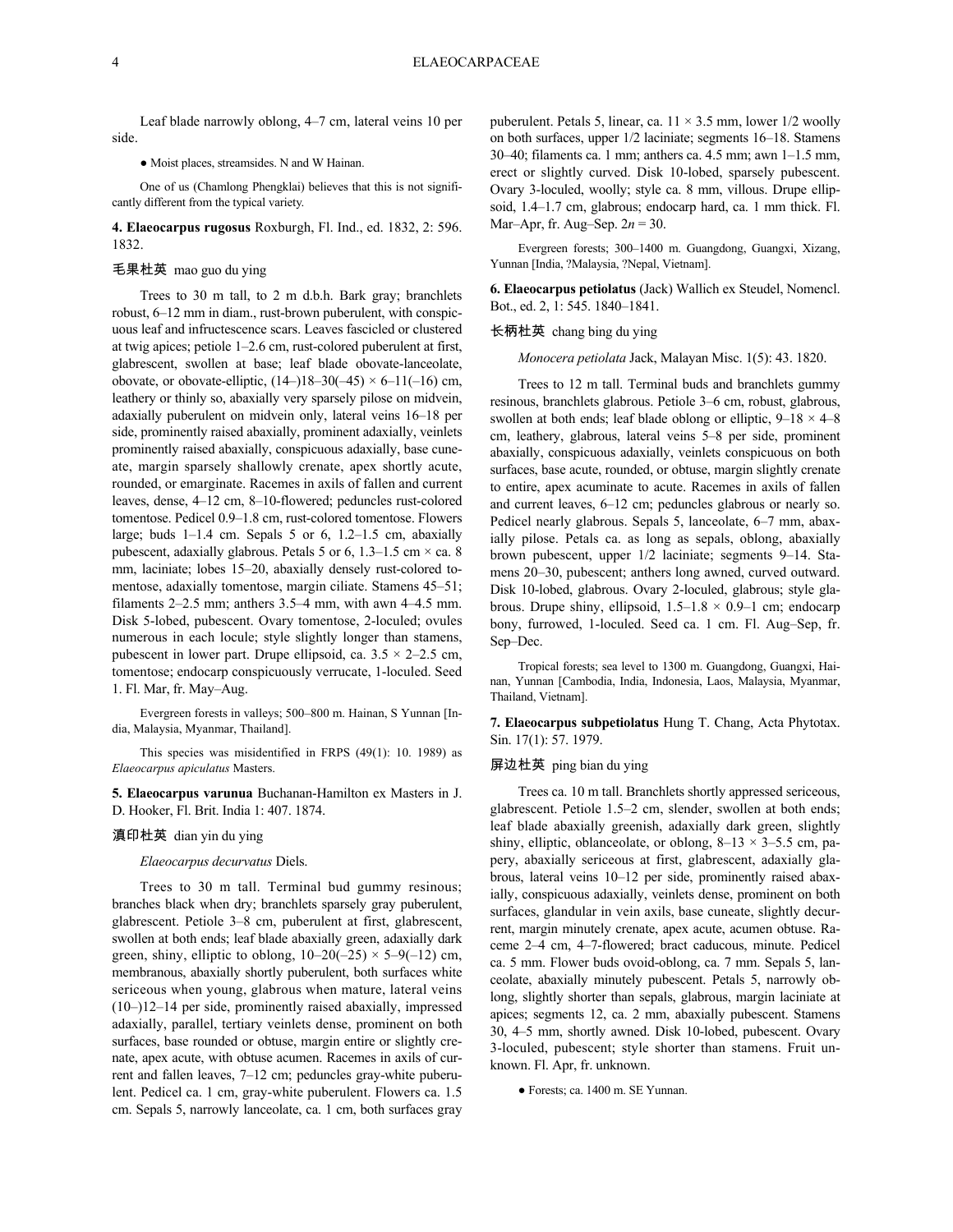**8. Elaeocarpus prunifolioides** Hu, Bull. Fan Mem. Inst. Biol., Bot. 10: 138. 1940.

### 假樱叶杜英 jia ying ye du ying

*Elaeocarpus prunifolioides* var. *rectinervis* Hung T. Chang.

Trees to 15 m tall. Terminal buds gummy resinous; branchlets and terminal buds black-brown when dry, glabrous. Petiole usually black when dry, 1–5 cm, glabrous, adaxially grooved, swollen at end; leaf blade abaxially greenish, adaxially dark green, black-brown, or gray-green, shiny, oblong, ovateoblong, or elliptic,  $8-15 \times 3-6.5$  cm, thinly leathery or papery, glabrous, lateral veins 8–10 per side, prominently raised abaxially, conspicuous adaxially, veinlets conspicuous on both surfaces, sometimes glandular in vein axils, base broadly cuneate or nearly rounded,  $\pm$  unequal on each side, margin nearly entire or minutely serrulate, apex acuminate or acute, acumen obtuse. Racemes in axils of current and fallen leaves, 4–6 cm, 8–15 flowered; peduncles glabrous. Pedicel 7–10 mm, glabrous or sparsely pubescent. Flower buds narrowly ovoid, ca. 7 mm, apex acute. Sepals 5, lanceolate, ca. 7 mm, abaxially pubescent, pubescent on keel only, margin pubescent. Petals 5, oblong, ca.  $7 \times 2 - 2.5$  mm, upper 1/5 laciniate; segments 8–10, abaxially gray-white pubescent, more so adaxially, margin ciliate. Stamens 20–30, 4–5 mm; filaments very short; anthers with awn ca. 1 mm. Disk 10-lobed, apparently separated, globose, pilose. Ovary 3-loculed, tomentose; ovules 6 per locule; style ca. 4.5 mm, pubescent in lower 1/2. Drupe shiny, ellipsoid,  $1.5-1.9 \times$ 0.7–1.1 cm, both ends rounded; endocarp bony, nearly smooth. Seed 1, ca. 1 cm. Fl. Jan–Feb, fr. Feb–May.

● Evergreen forests; 600–1700 m. S Yunnan.

**9. Elaeocarpus bachmaensis** Gagnepain, Notul. Syst. (Paris) 11: 1. 1943.

#### 少花杜英 shao hua du ying

*Elaeocarpus austrosinicus* Hung T. Chang.

Trees to 15 m tall. Branchlets slender, minutely puberulent. Petiole 1–3 cm, slender, glabrous, swollen at end; leaf blade abaxially yellowish brown and adaxially greenish brown when dry, lanceolate,  $12-15 \times 3.5-4$  cm, papery, glabrous, midvein prominently raised abaxially, slightly raised adaxially, lateral veins 9–11 per side, prominently raised abaxially, conspicuous adaxially, veinlets inconspicuous abaxially, conspicuous adaxially, not glandular, base cuneate, margin crenate, apex acuminate. Raceme 4–5 cm; peduncle ca. 7 mm, pilose. Flower buds ovoid, ca. 5 mm. Sepals 5, lanceolate, ca. 6 mm, abaxially pubescent, adaxially nearly glabrous, margin pubescent. Petals 5, laciniate; segments 6, abaxially densely sericeous, adaxially and marginally pilose. Stamens numerous; filaments glabrous; anthers awned. Disk 5-lobed, glabrous. Ovary densely tomentose, 2-loculed; style pubescent in lower 1/2. Drupe ellipsoid, ca.  $8 \times 2 - 3$  mm; exocarp shiny. Fl. Dec–Feb, fr. May–Jun.

Forests; 300–500 m. S and SW Guangxi, SE Yunnan [Vietnam].

**10. Elaeocarpus laoticus** Gagnepain, Notul. Syst. (Paris) 11: 7. 1943.

#### 老挝杜英 lao wo du ying

Trees 25–30 m tall. Branchlets silvery-gray puberulent, glabrescent. Petiole 0.8–2 cm, minutely puberulent, glabrescent; leaf blade oblanceolate,  $6.5-11 \times 2.5-3.5$  cm, thinly leathery, abaxially pubescent on midvein only, adaxially glabrous, lateral veins ca. 10 per side, prominent abaxially, conspicuous adaxially, not glandular, base broadly cuneate or slightly obtuse, margin minutely serrate, apex slightly acute, acumen obtuse. Raceme 4–7 cm, 7–10-flowered; peduncle brown puberulent. Pedicel 4–7 mm, pubescent. Sepals 5, narrowly lanceolate,  $8-10 \times$  ca. 2 mm, abaxially gray-white puberulent, adaxially glabrous, margin tomentose. Petals 5, ca. 1 cm, abaxially appressed pubescent, adaxially velutinous, especially along keel, laciniate in upper 1/2; segments 17–20, adaxially white villous. Stamens 24–28, ca. 5 mm; filaments ca. 1 mm; anthers ca. 3 mm, with awn ca. 1 mm. Disk 10-lobed, apparently separated, glands globose, pilose. Ovary 3-loculed, pubescent; style 5–6 mm, pubescent in lower 1/2. Drupe shiny, ellipsoid,  $1.2-1.4 \times$ ca. 0.6 cm. Fl. May, fr. Dec.

Evergreen forests; 1300–1500 m. SE Yunnan [Laos].

**11. Elaeocarpus dubius** A. Candolle, Bull. Herb. Boissier, sér. 2, 3: 366. 1903.

### 显脉杜英 xian mai du ying

Trees evergreen, to 25 m tall. Branchlets slender, silverygray pubescent at first, glabrescent. Leaves crowded at twig apices; petiole 1–2 cm, rarely to 3 cm, slender, glabrous, swollen at both ends; leaf blade oblong or lanceolate,  $4-8 \times 2-$ 2.5 cm, rarely to  $10 \times 4$  cm, thinly leathery, glabrous, lateral veins 8–10 per side, conspicuously raised on both surfaces, veinlets dense, prominently raised abaxially, not glandular, base broadly cuneate or obtuse, margin crenate, apex acute or acuminate, acumen obtuse. Racemes in axils of fallen and current leaves, 3–5 cm, 4–7-flowered; peduncles silvery gray-white pubescent. Pedicel ca. 5 mm, silvery-white pubescent. Flower buds ovoid-oblong. Sepals 5, conspicuously keeled, narrowly lanceolate,  $7-8 \times$  ca. 2 mm, abaxially minutely puberulent, apex acute. Petals 5, oblong, ca. as long as sepals,  $7-8 \times$  ca. 2.5 mm, both surfaces gray-white pubescent, upper 1/3 laciniate; segments 9–11. Stamens 20–23; filaments ca. 1 mm; anthers ca. 3.5 mm, with awn ca. 1.5 mm. Disk 10-lobed, pubescent. Ovary 3-loculed, pubescent; style ca. 5 mm. Drupe ellipsoid, 1–1.3 cm  $\times$  6–8 mm, glabrous; endocarp bony, ca. 1 mm thick. Fl. Mar– Apr, fr. Apr–Jun.

Low-elevation forests; 600–700 m. Guangdong, Guangxi, Guizhou, Hainan, Yunnan [Vietnam].

**12. Elaeocarpus multiflorus** (Turczaninow) Fernández-Villar in Blanco, Fl. Filip., ed. 3, Nov. App. 31. 1880.

### 繁花杜英 fan hua du ying

*Monocera multiflora* Turczaninow, Bull. Soc. Imp. Naturalistes Moscou 19: 495. 1846; *Elaeocarpus arthropus* Ohwi.

Trees evergreen. Branchlets gray when dry, stout, glabrous. Petiole 2–4 cm, glabrous, swollen at both ends; leaf blade ovate-oblong or narrowly obovate-oblong,  $7-12 \times 3-4.5$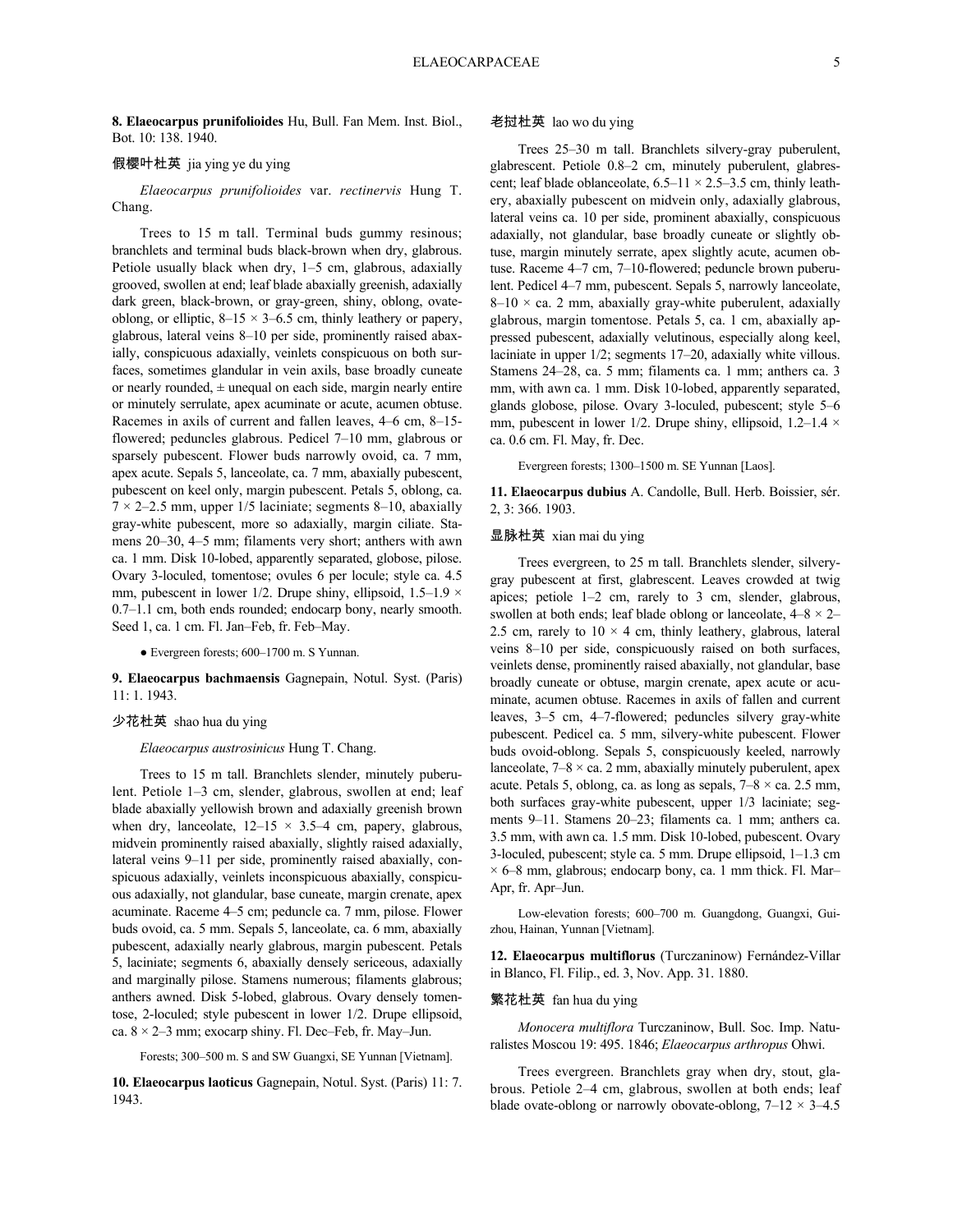cm, papery, both surfaces glabrous, abaxially not black glandular punctate, lateral veins 7–9 per side, arcuate-ascending, abaxially prominently raised, veinlets prominently reticulate, slightly raised on both surfaces, base obtuse, rounded, or slightly emarginate, margin sparsely crenate, apex acute or shortly acuminate. Racemes in axils of current and fallen leaves, 3–6 cm; peduncles sparsely puberulent. Pedicel 6–10 mm, densely puberulent. Flower buds ovoid, 5–6 mm. Sepals 5, lanceolate,  $5-6 \times ca$ . 1.8 mm, abaxially minutely gray puberulent, adaxially nearly glabrous, apex acute. Petals 5, oblong, ca. 6 mm, abaxially pubescent, adaxially with a cushion of long woolly hairs at base, usually 2- or 3-dentate at apices. Stamens ca. 20; filaments ca. 1.2 mm, villous; anthers linear, 2–3 mm, outer valve produced into an awn, very minutely pubescent throughout. Disk 10-lobed, villous. Ovary slightly villous; style ca. 1.2 mm, glabrous. Drupe ellipsoid, ca.  $1.5 \times 0.8$  cm. Fl. Jun–Jul, fr. unknown.

Taiwan [Indonesia, Japan, Philippines].

**13. Elaeocarpus poilanei** Gagnepain, Notul. Syst. (Paris) 11: 10. 1943.

### 滇越杜英 dian yue du ying

*Elaeocarpus sylvestris* (Loureiro) Poiret var. *viridescens* Chun & F. C. How.

Trees to 25 m tall, to 50 cm d.b.h. Branchlets slender, sparsely pale pilose, buds pubescent. Petiole ca. 5 mm, pubescent at first, glabrescent, swollen at end; leaf blade lanceolate,  $6.5-10 \times 2-3$  cm, abaxially sparsely pilose on midvein, glabrescent, adaxially glabrous, lateral veins 6–10 per side, slender, prominent abaxially, inconspicuous adaxially, veinlets prominent on both surfaces, base cuneate, decurrent, margin entire or nearly so, apex acuminate. Raceme 2–4 cm, 14–20 flowered; peduncle nearly glabrous. Pedicel 3–4 mm, nearly glabrous. Flowers bisexual; buds ovoid, ca. 3 mm. Sepals 5, broadly lanceolate,  $3-3.2 \times 1.1-1.3$  mm, glabrous, ciliate along margin. Petals laciniate; segments 7. Stamens 16; anthers 1.6– 1.8 mm, pubescent, not awned, not pubescent at apices. Disk 5 lobed, tomentose. Ovary densely gray-white tomentose, 3-loculed; style pubescent in lower 1/2. Drupe ellipsoid,  $1.5-1.8 \times$ 0.8–0.9 cm, 1-loculed; endocarp smooth. Fl. Apr–May, fr. Oct– Dec.

Evergreen forests on hills or in valleys; 500–1300 m. Guangdong, Guangxi, Hainan, S Yunnan [Vietnam].

**14. Elaeocarpus sylvestris** (Loureiro) Poiret in Lamarck, Encycl., Suppl. 2: 704. 1811.

### 山杜英 shan du ying

*Adenodus sylvestris* Loureiro, Fl. Cochinch. 1: 294. 1790; *Elaeocarpus henryi* Hance; *E. kwangtungensis* Hu; *E. omeiensis* Rehder & E. H. Wilson.

Trees to 15 m tall. Branchlets slender, sparsely pale pilose. Petiole 1–1.5 cm, sparsely pubescent at first, glabrescent; leaf blade black-brown when dry, obovate or oblanceolate,  $4-12 \times$ 2–7 cm, papery, both surfaces glabrous, lateral veins usually 4 or 5 per side, prominent abaxially, inconspicuous adaxially, veinlets sparse, conspicuous adaxially, base narrowly cuneate,

decurrent, margin crenate or sinuately crenate, apex obtuse or shortly acuminate. Racemes in axils of fallen and current leaves, 4–6 cm; peduncles slender, glabrous, rarely gray-white pubescent. Pedicel 3–5 mm, slender, usually glabrous. Flowers bisexual. Sepals 5, lanceolate, ca. 4 mm, both surfaces sparsely pubescent. Petals 5, obovate, laciniate in upper 1/2; segments 10–12, abaxially pubescent at base. Stamens 15, ca. 3 mm; anthers not awned at apices, puberulent. Disk 5-lobed, globose, completely separate, white pubescent. Ovary pubescent, 2- or 3 loculed; style ca. 2 mm, pubescent in lower 1/2. Drupe ellipsoid,  $1-1.2 \times$  ca. 0.7 cm; endocarp thinly bony, with 3 ventral sutures. Fl. Apr–May, fr. May–Aug.

Evergreen forests; 300–2000 m. Fujian, Guangdong, Guangxi, Guizhou, Hainan, Hunan, Jiangxi, Sichuan, Yunnan, Zhejiang [Vietnam].

**15. Elaeocarpus glabripetalus** Merrill, Philipp. J. Sci. 21: 501. 1922.

### 秃瓣杜英 tu ban du ying

Trees to 15 m tall. Branchlets red-brown when dry,  $\pm$ angular, glabrous; buds pubescent. Petiole nearly absent or to 4(–10) mm, black when dry, glabrous; leaf blade abaxially greenish,  $\pm$  shiny, adaxially greenish yellow when dry, shiny, oblanceolate,  $(6-)8-12(-20) \times (2.5-)3-4$  cm, papery or membranous, glabrous, abaxially not glandular, lateral veins 7–9 per side, prominently raised abaxially, veinlets sparse, slightly prominent abaxially, inconspicuous adaxially, base narrow and decurrent, margin minutely crenate, apex acute, acumen obtuse. Racemes in leaf axils of second-year branches, 5–10 cm, slender; peduncles puberulent. Pedicel 5–6 mm. Flowers bisexual. Sepals 5, lanceolate, ca.  $5 \times 1.5$  mm, abaxially puberulent. Petals 5, white, 5–6 mm, broader in upper part, narrow at base, abaxially glabrous, 14–18-laciniate. Stamens 20–30, ca. 3.5 mm; filaments very short; anthers fascicled, not awned but pubescent at apices. Disk 5-lobed, pubescent. Ovary 2- or 3 loculed, pubescent; style 3–5 mm, puberulent. Drupe ellipsoid,  $3.4-4.2 \times 1-1.5$  cm; endocarp thinly bony, shallowly lacunose (furrowed). Fl. Jul, fr. Aug–Oct.

● Evergreen forests; 300–1500 m. Anhui, Fujian, Guangdong, Guangxi, Guizhou, Hubei, Hunan, Jiangxi, Yunnan, Zhejiang.

- 1a. Fruit not less than 1.5 cm in diam.
- ......................................................... 15c. var. *grandifructus*
- 1b. Fruit to 1.5 cm in diam.
	- 2a. Petiole ca. 5 mm; stamens 20–30 ...................................... 15a. var. *glabripetalus*
	- 2b. Leaves nearly sessile; stamens 15 ...... 15b. var. *alatus*

### **15a. Elaeocarpus glabripetalus** var. **glabripetalus**

### 秃瓣杜英(原变种) tu ban du ying (yuan bian zhong)

*Elaeocarpus glabripetalus* var. *teres* Hung T. Chang; *E. subsessilis* Handel-Mazzetti.

Petiole ca. 5 mm; leaf blade 6–15 cm. Stamens 20–30. Fruit less than 1.5 cm in diam.

● Evergreen forests; 400–1500 m. Anhui, Fujian, Guangdong, Guangxi, Guizhou, Hunan, Jiangxi, Yunnan, Zhejiang.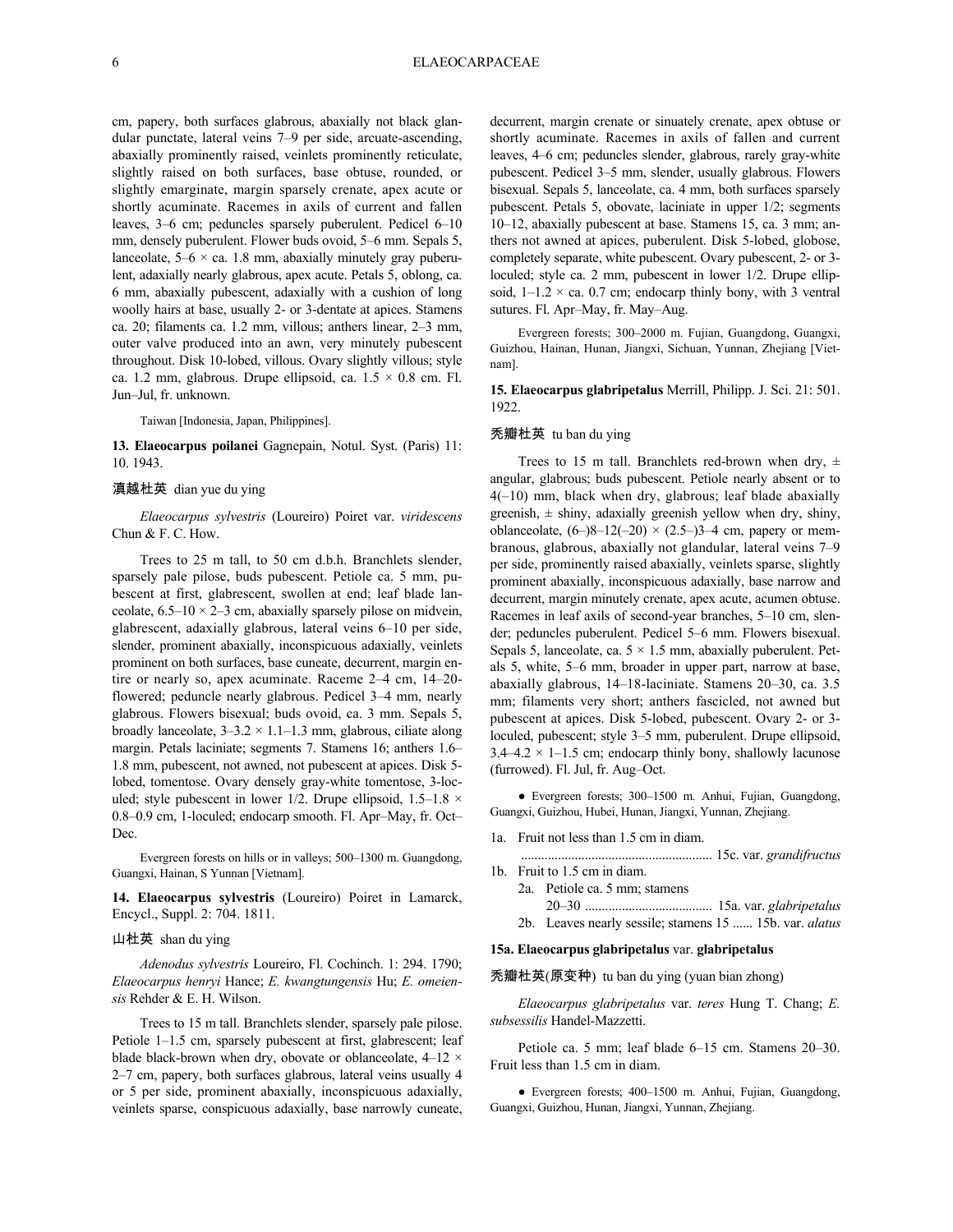**15b. Elaeocarpus glabripetalus** var. **alatus** (Kunth) Hung T. Chang, Acta Phytotax. Sin. 17(1): 55. 1979.

### 棱枝杜英 leng zhi du ying

*Elaeocarpus alatus* Kunth, Repert. Spec. Nov. Regni Veg. 50: 81. 1941; *E. kwangsiensis* Hung T. Chang.

Leaves nearly sessile; leaf blade 10–20 cm. Stamens 15. Fruit 1–1.5 cm in diam.

● Evergreen forests; 300–500 m. Guangxi, Guizhou, Hubei, Yunnan.

**15c. Elaeocarpus glabripetalus** var. **grandifructus** Y. Tang, Acta Phytotax. Sin. 30: 397. 1992.

### 大果秃瓣杜英 da guo tu ban du ying

Fruit  $3.4 - 4.2 \times 2 - 2.5$  cm.

● Evergreen forests; 400–800 m. Guangxi.

**16. Elaeocarpus argenteus** Merrill, Publ. Bur. Sci. Gov. Lab. 29: 26. 1905.

# 腺叶杜英 xian ye du ying

Trees evergreen. Branchlets brown, terete, glabrous. Petiole 1.5–2 cm, glabrous, slightly swollen at each end; leaf blade elliptic-oblong, usually tapered to base,  $6.5-8 \times 2-2.5$  cm, leathery, glabrous, lateral veins 5 or 6 per side, midvein raised on both surfaces, axils mostly prominently glandular abaxially, base obtuse or acute, margin shallowly sparsely crenate, apex acuminate. Raceme 5–7 cm; peduncle densely pubescent. Pedicel 5–6(–8) mm, densely appressed-pubescent. Flowers bisexual; buds ellipsoid, ca. 4 mm, apex acute. Sepals 5, lanceolate, abaxially densely minutely gray pubescent, adaxially keeled. Petals 5, oblong-obovate, ca. 4 mm, abaxially silvery sericeous, adaxially white villous in lower part and along margin, upper 1/3 laciniate; segments 12. Stamens ca. 28; filaments ca. 1 mm, villous; anthers linear, ca. 2 mm, minutely puberulent, not awned but pubescent at apices. Disk 5-lobed, villous. Ovary villous, 2-loculed; style tomentose on lower 1/2. Drupe ovoid, ca.  $8 \times 6$  cm; exocarp obscure, glabrous; endocarp inconspicuously verrucose. Fl. and fr. unknown.

Forests. Taiwan [Philippines].

**17. Elaeocarpus sikkimensis** Masters in J. D. Hooker, Fl. Brit. India 1: 402. 1874.

### 大果杜英 da guo du ying

Trees to 25 m tall. Branchlets striate, pilose. Petiole 2– 4.5 cm, pubescent at first, glabrescent, prominently swollen at upper end; leaf blade broadly oblanceolate-oblong, usually tapered to base,  $14-23 \times 5.5-8$  cm, thinly leathery, glabrous, lateral veins 7 or 8 per side, prominently raised abaxially, prominent adaxially, base attenuate and decurrent, margin shallowly crenate, apex acuminate, acumen obtuse. Raceme short, ca. 4 cm; peduncle yellow-brown puberulent. Pedicel to 8 mm, yellow-brown puberulent; bracteoles caducous. Flowers bisexual; buds oblong, 5–7 mm, yellow-brown puberulent. Sepals 5, lanceolate, abaxially puberulent, adaxially pubescent only on keel at base, margin tomentose. Petals 5, abaxially tomentose at base, adaxially velutinous at base and along margin, margin laciniate; segments 25–35. Stamens 30–32; anthers minutely puberulent, not awned but pubescent at apices. Disk 5-lobed, tomentose. Ovary densely tomentose, 3-loculed; style tomentose on lower 1/2. Drupe subglobose,  $4.5-5 \times 2.5-3$  cm; exocarp and endocarp inconspicuously verrucose. Fl. Apr–May, fr. Nov–Dec.

Dense forests on slopes; 1500–2100 m. S Yunnan [Bhutan, India].

This species was misidentified in FRPS (49(1): 26. 1989) as *Elaeocarpus fleuryi* A. Chevalier ex Gagnepain.

**18. Elaeocarpus sphaerocarpus** Hung T. Chang, Acta Phytotax. Sin. 17(1): 56. 1979.

阔叶圆果杜英 kuo ye yuan guo du ying

Trees to 25 m tall. Branchlets terete, thin, minutely striate, yellowish brown tomentose. Petiole 1.5–3.5 cm, yellowish brown tomentose; leaf blade broadly lanceolate-ovate, ovate, oblong, or elliptic,  $8.5-15 \times 5-6$  cm, abaxially yellowish pubescent, densely so on veins, adaxially glabrous, lateral veins 9 or 10 per side,  $\pm$  parallel, prominently raised abaxially, slightly impressed adaxially, veinlets prominent abaxially, conspicuous adaxially, base acute, sometimes rounded, slightly oblique, margin minutely crenate, apex acuminate. Racemes usually in axils of fallen leaves, 10–12 cm, multi-flowered; peduncles yellow-brown tomentose. Pedicel 3–4 mm, pubescent, without persistent bracteoles. Flowers bisexual; buds ovoid or nearly globose. Sepals 5, lanceolate,  $4.5-5 \times$  ca. 2 mm, both surfaces puberulent, more densely so along keel, margin ciliate, apex acuminate. Petals 5,  $4-5 \times 3.2-3.6$  mm, abaxially glabrous, adaxially pubescent at base, margin pubescent, laciniate; segments 25–30. Stamens 30; filaments ca. 1 mm, puberulent; anthers 2–2.5 mm, not awned but with hairs at apices. Disk 5 lobed, densely tomentose. Ovary densely tomentose, 3-loculed; style pubescent on lower 1/2. Drupe ellipsoid,  $2-3 \times$  ca. 1.8 cm, yellowish tomentose; exocarp inconspicuous; endocarp smooth, 1- or 2-loculed. Fl. Apr–May, fr. Aug–Sep.

● Rain forests; 600–1700 m. S Yunnan.

**19. Elaeocarpus austroyunnanensis** Hu, Bull. Fan Mem. Inst. Biol., Bot. 10: 135. 1940.

#### 滇南杜英 dian nan du ying

#### *Elaeocarpus floribundoides* Hung T. Chang.

Trees to 30 m tall. Branchlets and young leaves puberulent at first, glabrescent. Petiole 2–5(–6) cm, pubescent at first, glabrescent, swollen at upper end; leaf blade abaxially greenish, adaxially gray-green, elliptic,  $13-21 \times 7-9$  cm, papery, glabrous, abaxially not glandular, adaxially usually creased, lateral veins 8–10 per side, prominently raised abaxially, inconspicuous adaxially, veinlets sparse, inconspicuous on both surfaces, base broadly cuneate, unequal, margin densely serrulate, apex acute, rarely obtuse or emarginate. Racemes in axils on current and second-year branches, 10–21 cm; peduncles gray-brown puberulent. Pedicel 8–10 mm; bract caducous. Flowers bisexual. Sepals 5, lanceolate, 5–6 mm, both surfaces puberulent.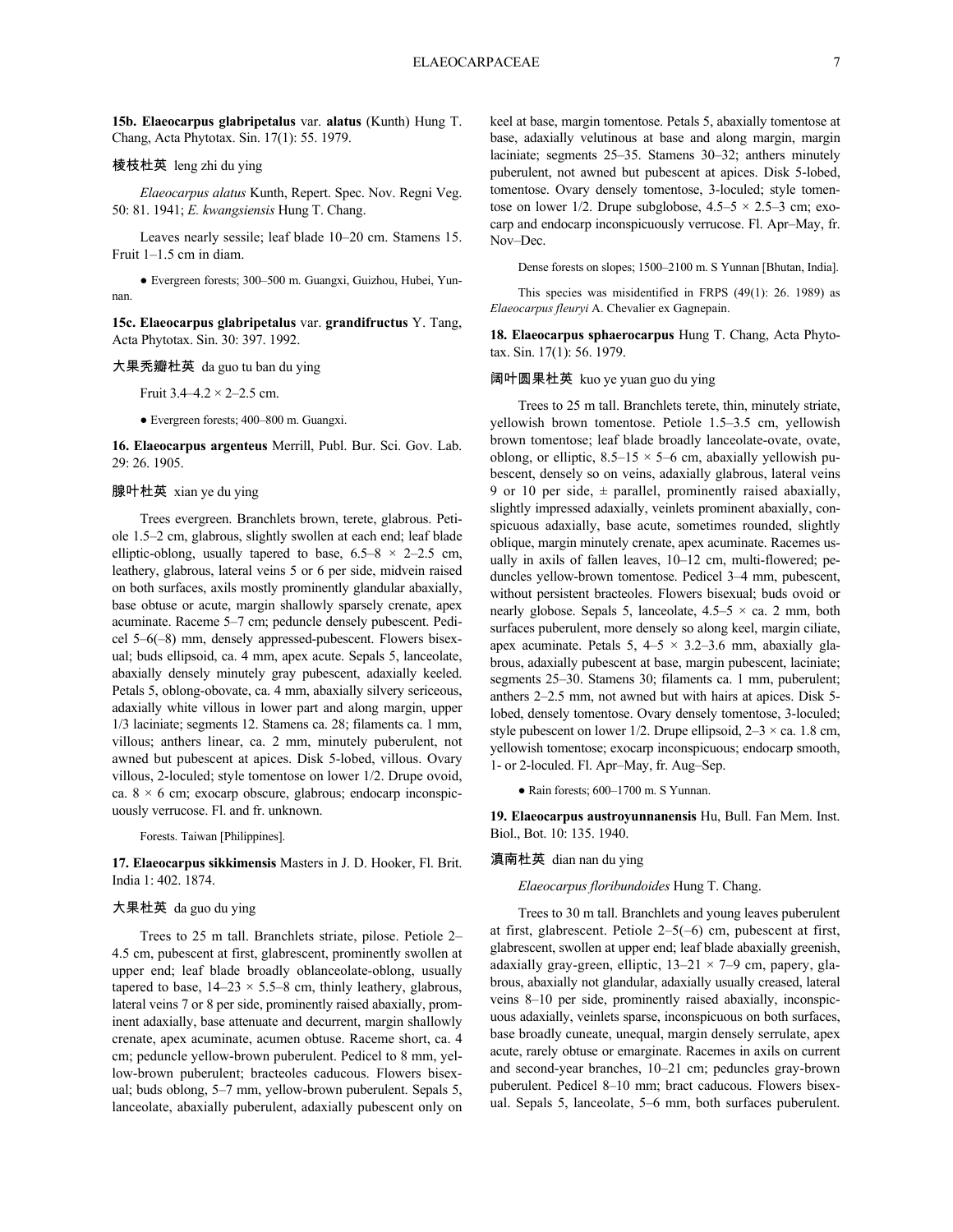Petals 5, obovate, ca. 6 mm, laciniate in upper 1/2; segments 25–30, abaxially glabrous, margin ciliate. Stamens 34–40, ca. 4 mm; anthers without appendages at apices. Disk 5-divided, each part 2-lobed, pubescent. Ovary 3-loculed, pubescent; ovules 2 per locule; style 3–4 mm, puberulent. Drupe ellipsoid,  $3-3.5 \times 1.5-1.8$  cm, both ends acute; exocarp inconspicuous; endocarp bony, smooth. Fl. Apr–May, fr. May–Jul.

● Evergreen forests in ravines; 400–1400 m. S and SE Yunnan.

**20. Elaeocarpus oblongilimbus** Hung T. Chang, Acta Phytotax. Sin. 17(1): 58. 1979.

### 长圆叶杜英 chang yuan ye du ying

Trees ca. 15 m tall. Branchlets glabrous. Petiole 4–6 cm, swollen at both ends; leaf blade adaxially dark, oblong or oblong-lanceolate,  $13-19 \times 4.5-6$  cm, leathery, densely sericeous when young, glabrous when mature, glandular abaxially and in vein axils, lateral veins 8 or 9 per side, base nearly rounded or broadly cuneate, margin sparsely crenate, teeth 5–8 mm apart, apex acute, acumen obtuse. Flowers unknown. Infructescence 5–6 cm. Drupe ellipsoid,  $2.5-3 \times 1.5-2$  cm, stalk ca. 5 mm; exocarp not shiny; endocarp 3–5 mm thick, lacunose, 1-loculed. Seed 1. Fl. unknown, fr. Sep.

● Forests; 700–800 m. SE Yunnan.

**21. Elaeocarpus balansae** A. Candolle, Bull. Herb. Boissier, sér. 2, 3: 366. 1903.

### 大叶杜英 da ye du ying

Trees to 15 m tall. Branchlets robust, rust-brown tomentose. Stipule leaflike, sessile, ovate or orbicular, 1–2.5 cm, brown pubescent; petiole 6–12 cm, terete, rust-brown tomentose, sometimes glabrescent; leaf blade elliptic,  $18-32 \times 8-19$ cm, thinly leathery or papery, abaxially rust-colored tomentose, adaxially pubescent and glabrescent or pubescent only on veins, lateral veins 11–14 per side, prominently raised abaxially, impressed adaxially, veinlets sparse, prominent abaxially, inconspicuous adaxially, base cordate, usually unequal, margin repand-dentate, apex acute. Racemes in axils on current year branches, 8–12 cm. Pedicel ca. 1 cm, rust-colored tomentose. Flowers bisexual. Sepals lanceolate, ca. 6 mm, abaxially rustcolored pubescent, adaxially glabrous, apex acute. Petals 5, obovate, 6–7 mm, abaxially glabrous or nearly so, adaxially sparsely pubescent, margin laciniate in upper 1/2; segments 16– 20. Stamens 28–35, ca. 4 mm; anthers fascicled, not awned but pubescent at apices. Disk 5-lobed, globose, pubescent. Ovary 3 loculed, tomentose; style 6–7 mm, pubescent. Drupe spindleshaped, pointed at both ends, ca.  $4 \times 2$  cm, gray-brown pubescent; exocarp inconspicuous; endocarp bony, shallowly furrowed. Fl. Apr, fr. May–Jun.

Forests; 100–1100 m. SE Yunnan [Cambodia, India, Malaysia, Myanmar, N Vietnam].

**22. Elaeocarpus harmandii** Pierre, Fl. Forest. Cochinch. t. 145. 1888.

### 肿柄杜英 zhong bing du ying

Trees to 15 m tall. Branchlets yellow-brown puberulent,

glabrescent and yellow-brown tomentose. Petiole 1.5–3 cm, swollen at both ends, nearly glabrous; leaf blade obovate-lanceolate, broadly lanceolate, or oblong, tapered toward base from middle,  $11-19 \times 4-6$  cm, nearly membranous, both surfaces glabrous or puberulent on midvein, lateral veins 6 or 7 per side, prominent abaxially, slightly impressed adaxially, veinlets inconspicuous on both surfaces, base cuneate or obtuse, margin shallowly crenate, apex acuminate, acumen obtuse. Racemes in axils on two-year-old branches, ca. 8 cm; peduncles puberulent. Pedicel ca. 5 mm. Flowers bisexual. Sepals 5, ca. 5 mm, graywhite pubescent abaxially, glabrous adaxially. Petals 5, obovate, glabrous, laciniate in upper 1/2; segments ca. 30. Stamens 34 or 35, fascicled; anthers not awned but pubescent at apices. Disk 5-lobed. Ovary pubescent, 3-loculed; ovules 2 per locule. Drupe ellipsoid, ca.  $3.5 \times 2.2$  cm; exocarp black when dry, glabrous; endocarp bony, ca. 3 mm thick, shallowly lacunose. Fl. Mar–Apr, fr. Apr–May.

Evergreen forests; 1500–1800 m. NW Yunnan [N Vietnam].

**23. Elaeocarpus lacunosus** Wallich ex Kurz, Forest Fl. Burma 1: 168. 1877.

#### 多沟杜英 duo gou du ying

*Elaeocarpus borealiyunnanensis* Hung T. Chang.

Trees to 20 m tall. Two-year-old branches with dense whitish or yellowish white lenticels, glabrous. Branchlets puberulent. Petiole yellow-brown, 0.7–1.5 cm, not swollen at ends, puberulent; leaf blade brown, oblong-oblanceolate or oblong to elliptic,  $8-17 \times 4-7$  cm, thinly leathery, abaxially glabrous or puberulent only on midvein, adaxially glabrous, lateral veins 7 or 8 per side, conspicuous on both surfaces, veinlets conspicuous abaxially, inconspicuous adaxially, base cuneate or obtuse, margin minutely crenate or serrate, apex acuminate or slightly acute. Raceme 5–12 cm, multi-flowered; peduncle puberulent. Pedicel 4–6 mm, slender, brown puberulent, without persistent bracteoles. Flowers bisexual; buds 4–5 mm, narrowly ovoid. Sepals 5, lanceolate, 4–5 mm, both surfaces puberulent. Petals 5, obovate, slightly longer than sepals, abaxially glabrous, adaxially pubescent at base, margin ciliate, laciniate in upper 1/2; segments 20–25. Stamens 30–40; filaments fascicled, glabrous; anthers not awned but pubescent at apices. Disk 5-lobed, completely separated, densely tomentose. Ovary 3-loculed, densely tomentose; style glabrous in upper 1/2; ovules 2 per locule. Drupe ovoid, ca.  $3.5 \times 2-3$  cm; exocarp obscure, glabrous; endocarp bony, ca. 4 mm thick, lacunose. Fl. Apr–May, fr. May–Jun.

Forests; 1400–2600 m. W Yunnan [Cambodia, India, Indonesia, Laos, Malaysia, Myanmar, Thailand, Vietnam].

One of us (Chamlong Phengklai) prefers to treat this as a synonym of *Elaeocarpus lanceifolius*.

**24. Elaeocarpus howii** Merrill & Chun, Sunyatsenia 5: 124. 1940.

#### 锈毛杜英 xiu mao du ying

Trees evergreen, to 15 m tall. Bark gray-brown; branchlets robust, brown tomentose. Petiole robust, 2–5 cm, terete, brown tomentose, swollen at both ends; leaf blade adaxially shiny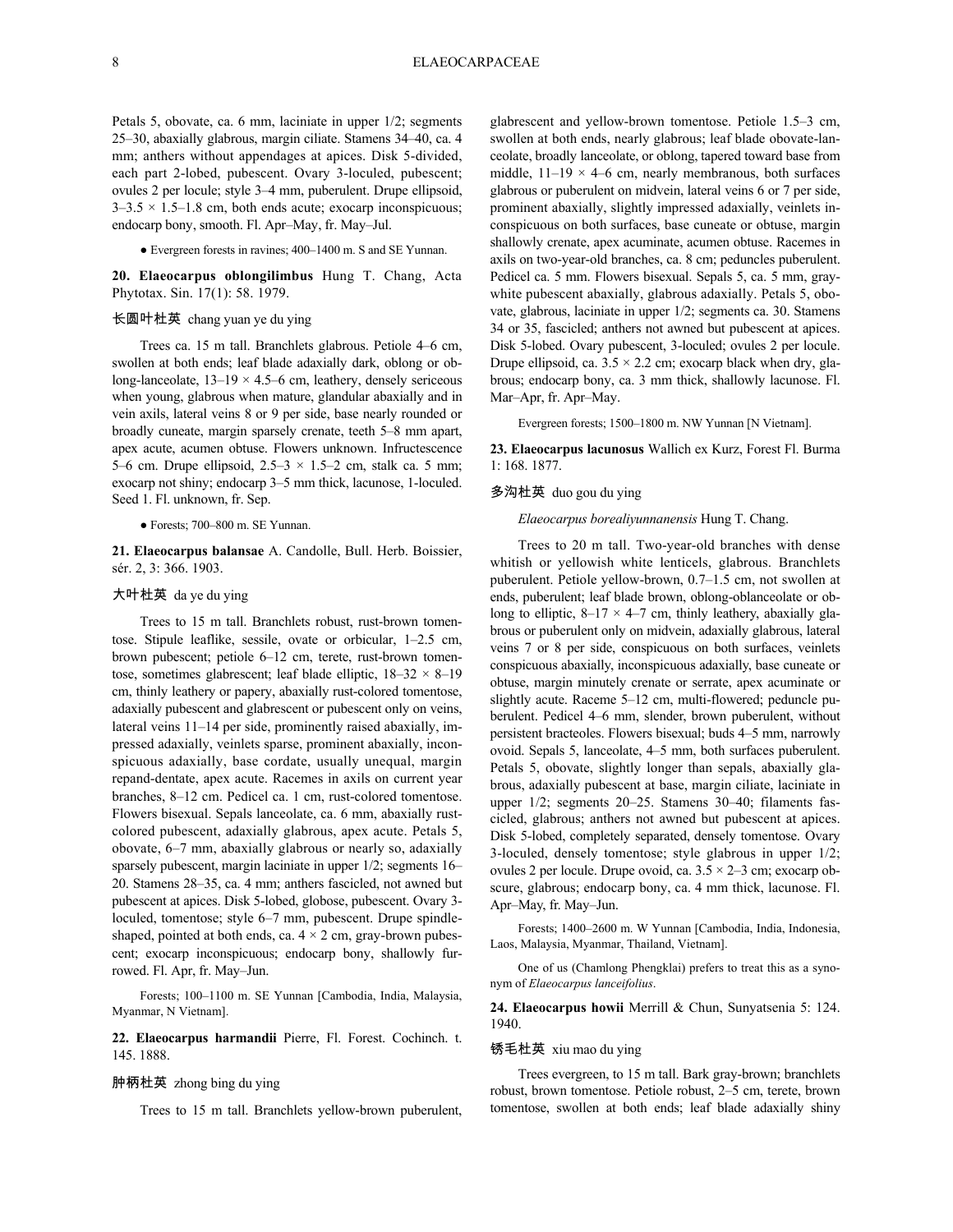when dry, elliptic or oblong,  $10-20 \times 4-10$  cm, leathery, abaxially brown tomentose, adaxially sparsely pubescent especially on veins, lateral veins 10–13 per side, prominently raised abaxially, slightly impressed adaxially, veinlets prominent abaxially, base rounded, margin nearly entire or inconspicuously denticulate, apex acute, caudate, acumen 5–10 mm. Racemes in axils in upper part of twigs, 5–10 cm; peduncles robust, brown tomentose. Pedicel 3–5 mm; bracts reniform, ca.  $1 \times 1.5$  mm, pubescent, without persistent bracteoles. Flowers bisexual. Sepals 5, lanceolate, 5–6 mm, abaxially brown pubescent, adaxially puberulent. Petals 5, obovate, ca. as long as sepals, glabrous, laciniate in upper 1/2; segments ca. 20. Stamens 25–30, ca. 3 mm; anthers without appendages at apices. Disk 5-lobed, densely pubescent. Ovary 3-loculed, pubescent; style ca. 3 mm, glabrous at base. Drupe elliptic-ovoid,  $3-4.5 \times$  ca. 2 cm, brown tomentose; exocarp and mesocarp usually shrunk when dry; exocarp inconspicuous; endocarp bony, lacunose. Seed usually 1, black, 1–1.5 cm. Fl. May–Jun, fr. Oct–Feb.

● Evergreen forests; 1100–2200 m. Guangdong, Hainan, SE Yunnan.

**25. Elaeocarpus limitaneus** Handel-Mazzetti, Sinensia 3: 193. 1933.

### 灰毛杜英 hui mao du ying

#### *Elaeocarpus maclurei* Merrill.

Trees evergreen, to 20 m tall. Branchlets robust, graybrown appressed tomentose, without persistent bracts. Petiole robust, 2–4 cm, densely brown tomentose at first, glabrescent; leaf blade adaxially shiny when dry, elliptic or obovate,  $7-19 \times$ 5–8 cm, leathery, abaxially silvery-gray appressed tomentose, adaxially pubescent on midvein only, lateral veins 8–14 per side, prominently raised abaxially, conspicuous adaxially, veinlets slightly raised abaxially, inconspicuous adaxially, base broadly cuneate or acute, decurrent, margin sparsely serrulate, apex acuminate or acute. Racemes in axils of current and fallen leaves, 5–8 cm; peduncles brown tomentose. Pedicel 3–6 mm, brown tomentose; bract 1, at base of pedicel, caducous, minute. Flowers bisexual. Sepals 5, gray, narrowly lanceolate, ca. 5 mm, abaxially pubescent, adaxially sparsely pubescent. Petals 5, white, 6–7 mm, abaxially glabrous, adaxially pubescent at base, laciniate in upper 1/2; segments 11–16. Stamens 30, ca. 4 mm, puberulent; anthers not awned. Disk 5-lobed, pubescent. Ovary 3-loculed, pubescent; style ca. 3 mm, glabrous in upper  $1/2$ . Drupe elliptic-ovoid,  $2.5-3 \times$  ca. 2 cm; exocarp glabrous, apex rounded; endocarp bony, lacunose. Fl. Jul, fr. Aug– ?Sep.

Forests; 1000–1700 m. Fujian, Guangdong, Guangxi, Hainan, SE Yunnan [Vietnam].

**26. Elaeocarpus braceanus** Watt ex C. B. Clarke, J. Linn. Soc., Bot. 25: 8. 1890.

### 滇藏杜英 dian zang du ying

#### *Elaeocarpus shunningensis* Hu.

Trees 5–15 m tall. Bark brown; branchlets rust-brown puberulent, glabrescent on older branches, with gray-white lenticels and persistent bracts. Petiole 1–3 cm, rust-brown puberulent; leaf blade adaxially dark greenish, not shiny, oblong or elliptic,  $10-18 \times 4-7.5$  cm, thinly leathery, abaxially rustbrown puberulent, adaxially with rudimentary hairs on midvein, lateral veins 10–12 per side, prominently raised abaxially, conspicuous adaxially, veinlets prominently raised abaxially, conspicuous adaxially, base obtuse or nearly rounded, margin irregularly minutely crenate, apex acuminate or acute. Racemes in axils of fallen leaves, 10–15 cm; peduncles rust-brown pubescent. Pedicel 3–5 cm, rust-brown pubescent; bract 1, at base of pedicel; bracteoles 2 or 3, in upper 1/2 of pedicels, nearly reniform, abaxially tomentose, apex incised. Flowers bisexual. Sepals 5, oblong-lanceolate, ca.  $6.5 \times 2.5-3$  mm, both surfaces brown pubescent. Petals 5, obtriangular-ovate, 4–6 mm, laciniate to middle, both surfaces puberulent; segments 30–40. Stamens 40–50; filaments ca. 1 mm; anthers 3.5–4 mm, not awned at apices, puberulent. Disk 5-lobed, tomentose. Ovary 3-loculed; style 3–4 mm, pubescent in lower half. Drupe ellipsoid, ca.  $4 \times 2.5$  cm, rudimentary tomentose; exocarp inconspicuous; endocarp bony, 5–6 mm thick, lacunose, 1-loculed. Seed 1, ca. 2 cm. Fl. Oct–Nov, fr. Nov–?Jan.

Forests; 800–3000 m. SE Xizang, S Yunnan [India, Myanmar, Thailand].

The fruit is edible.

**27. Elaeocarpus duclouxii** Gagnepain, Notul. Syst. (Paris) 1: 133. 1910.

### 冬桃 dong tao

Trees evergreen, to 20 m tall, to 50 cm d.b.h. Branchlets yellow-brown tomentose, hairs becoming brown or not; branches dark brown when dry, with sparse lenticels. Leaves crowded at twig apices; petiole 1–1.5 cm, yellow-brown tomentose; leaf blade adaxially shiny, narrowly lanceolate or oblong to oblong-oblanceolate,  $6-15 \times (2-)3-6$  cm, papery or leathery, abaxially yellow-brown tomentose, adaxially puberulent on veins only, glabrescent, lateral veins 8–10 per side, prominently raised abaxially, conspicuous adaxially, veinlets slightly prominent abaxially, inconspicuous adaxially, base cuneate, decurrent, margin minutely crenate to serrate, apex acute. Racemes in axils of fallen and current leaves, 4–7 cm, slender; peduncles yellow-brown tomentose. Pedicel 3–6 mm, yellowbrown tomentose; bracteole 1, filiform-lanceolate,  $3-4 \times$  ca. 1 mm, pubescent, at base of pedicels. Flowers bisexual. Sepals 5, lanceolate, 4–5 mm, both surfaces puberulent. Petals 5, slightly longer than sepals, 5–6 mm, abaxially glabrous or sparsely pilose, adaxially pubescent at base, laciniate in upper 1/2; segments 10–12. Stamens 26–30, ca. 3 mm; filaments very short; anthers not awned, not pubescent at apices. Disk 5-lobed, pubescent. Ovary 3-loculed, tomentose; ovules 2 per locule; style ca. 4 mm, pubescent at base,. Drupe ellipsoid,  $2.5-3 \times 1.7-2$ cm; exocarp black when dry, glabrous; endocarp bony, ca. 3 mm thick, lacunose, 1-loculed. Seed 1.4–1.8 cm. Fl. Jun–Jul, fr. Aug–Oct.

● Forests; 700–1000 m. Guangdong, Guangxi, Guizhou, Hubei, Hunan, Jiangxi, Sichuan, Yunnan.

1a. Leaf blade oblong-oblanceolate or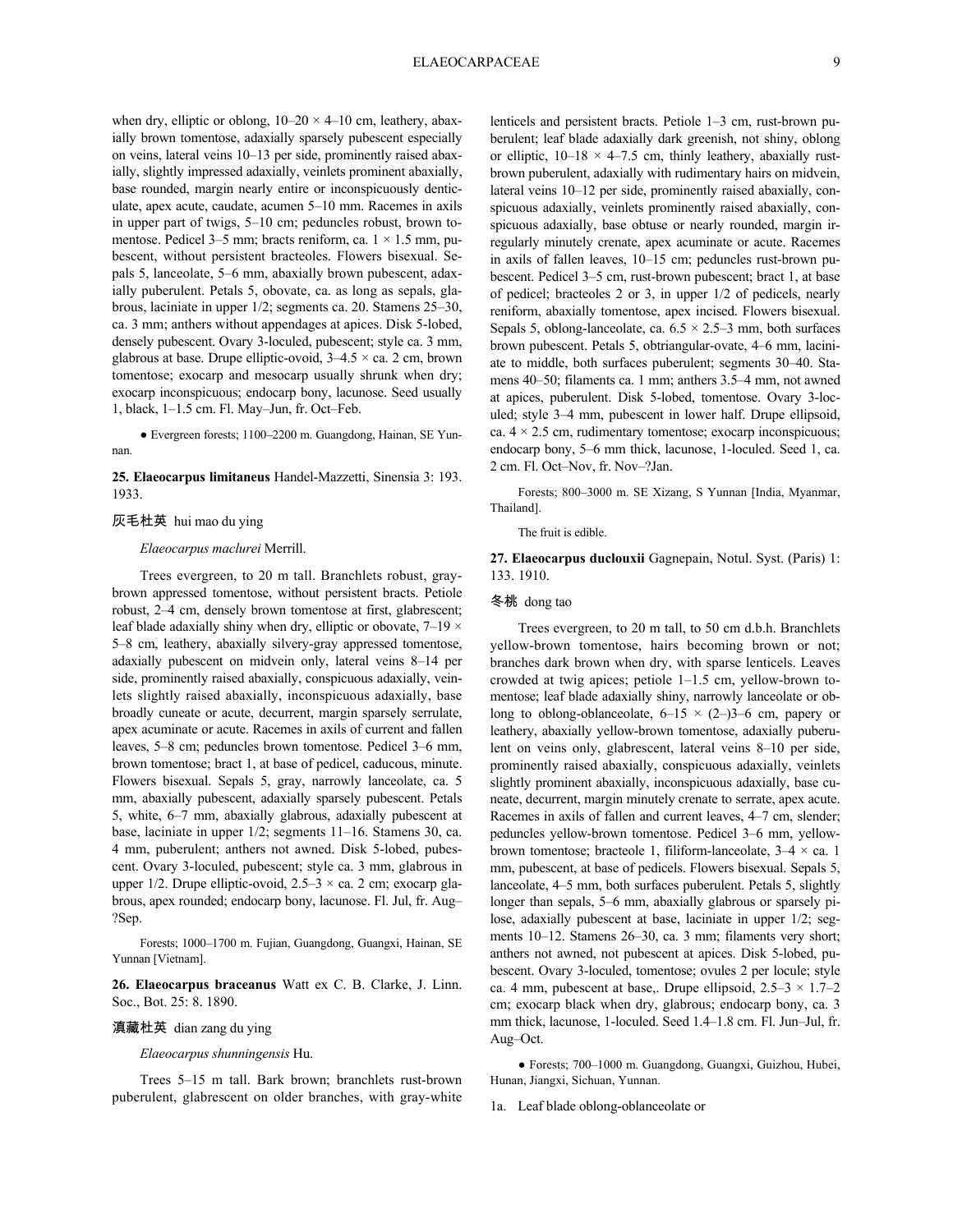oblong, 3–6 cm wide, papery ................ 27a. var. *duclouxii* 1b. Leaf blade narrowly lanceolate,

2–2.5 cm wide, leathery .................... 27b. var. *funingensis*

### **27a. Elaeocarpus duclouxii** var. **duclouxii**

冬桃(原变种) dong tao (yuan bian zhong)

*Elaeocarpus fengjieensis* P. C. Tuan.

Leaf blade oblong-oblanceolate or oblong, 3–6 cm wide, papery.

● Evergreen forests; 700–1000 m. Guangdong, Guangxi, Guizhou, Hubei, Hunan, Jiangxi, Sichuan, Yunnan.

**27b. Elaeocarpus duclouxii** var. **funingensis** Y. C. Hsu & Y. Tang, Bull. Bot. Res., Harbin 8(3): 96. 1988.

#### 富宁杜英 fu ning du ying

Leaf blade narrowly lanceolate, 2–2.5 cm wide, leathery.

● Forests; ca. 700 m. SE Yunnan.

**28. Elaeocarpus decipiens** Hemsley, J. Linn. Soc., Bot. 23: 94. 1886.

### 杜英 du ying

Trees evergreen, 5–15 m tall. Branchlets and terminal buds black-brown when dry, puberulent, glabrescent. Petiole 1– 2 cm, not swollen at upper end, puberulent, glabrescent; leaf blade adaxially shiny, oblanceolate, tapered toward base, 7–  $13.5 \times 2-4$  cm, leathery or thickly papery, glabrous, lateral veins 7–9 per side, prominent abaxially, inconspicuous adaxially, veinlets inconspicuous abaxially, prominent adaxially, base attenuate, decurrent and becoming narrow wing on petiole, margin serrulate, apex acuminate, acumen obtuse. Racemes in axils of fallen leaves, 5–10 cm; peduncles slender, puberulent. Pedicel 4–5 mm, puberulent. Flowers bisexual; buds ovoid, 4–5 mm. Sepals 5, lanceolate, ca.  $5.5 \times 1.5$  mm, both surfaces puberulent, apex acute. Petals 5, white, obovate, ca. as long as sepals, abaxially glabrous, adaxially pubescent near base, margin ciliate, laciniate in upper 1/2; segments 10–16. Stamens ca. 20 or 25–32, ca. 3 mm; filaments very short. Disk 5-lobed, pubescent. Ovary 3-loculed, tomentose or glabrescent; ovules 2 per locule; style ca. 3.5 mm, pubescent in lower 1/2. Drupe ellipsoid,  $2-3.5 \times 1.5-2$  cm; exocarp inconspicuous, glabrous; endocarp bony, prominently verrucose, 1-loculed. Seed 1, ca. 1.5 cm. Fl. Jun–Jul, fr. Nov–Jan.

Evergreen forests; 400–2400 m. Fujian, Guangdong, Guangxi, Guizhou, Hunan, Jiangxi, Taiwan, Yunnan, Zhejiang [Japan, Vietnam].

| 1a. Leaf blade $7-13.5 \times 2-4$ cm, without             |
|------------------------------------------------------------|
| glands in axils of lateral veins, petiole                  |
| $1-2$ cm; fruit ca. 2 cm in diam.; stamens                 |
| 25–30; ovary densely tomentose  28a. var. <i>decipiens</i> |
| 1b. Leaf blade $4.5-7 \times 1.5-2.5$ cm, with             |
| glands in axils of lateral veins, petiole                  |
| shorter than 1 cm; fruit $0.7-0.8$ cm in                   |
| diam.; stamens ca. 20; ovary                               |
|                                                            |
|                                                            |

#### **28a. Elaeocarpus decipiens** var. **decipiens**

杜英(原变种) du ying (yuan bian zhong)

Petiole 1–2 cm; leaf blade  $7-13.5 \times 2-4$  cm, leathery, usually without glands in axils of lateral veins. Stamens 25–30. Ovary densely tomentose. Fruit  $2-3.5 \times 1.5-2$  cm.

Evergreen forests; 400–2400 m. Fujian, Guangdong, Guangxi, Guizhou, Hunan, Jiangxi, Taiwan, Yunnan, Zhejiang [Japan, Vietnam].

**28b. Elaeocarpus decipiens** var. **changii** Y. Tang, Novon 16: 60. 2006.

#### 兰屿杜英 lan yu du ying

Petiole shorter than 1 cm; leaf blade  $4.5-7 \times 1.5-2.5$  cm, thickly papery, usually with glands in axils of lateral veins, lateral veins 6–8. Petal segments 14–16. Stamens ca. 20. Ovary glabrescent. Fruit ca.  $1.5 \times 0.7{\text{-}}0.8$  cm.

● Evergreen forests. S Taiwan.

*"Elaeocarpus lanyuensis"* (C. E. Chang, Quart. J. Chin. Forest. 21: 113. 1988) belongs here but was not validly published because no type was indicated. Likewise, the intended new combination *"E. sylvestris* var. *lanyuensis"* (C. E. Chang, Fl. Taiwan, ed. 2, 3: 720. 1993) was not validly published.

**29. Elaeocarpus lanceifolius** Roxburgh, Fl. Ind., ed. 1832, 2: 598. 1832 [*"lanceaefolius"*].

### 披针叶杜英 pi zhen ye du ying

*Elaeocarpus serrulatus* Bentham.

Trees to 20 m tall. Bark gray-black; branchlets glabrous; terminal buds gray puberulent. Petiole black when dry, 1–2.5 cm, glabrous, swollen at upper end; leaf blade oblong, broadly elliptic, or elliptic,  $9-15 \times 3-4.5$  cm, thinly leathery, not glandular, glabrous, lateral veins 7 or 8 per side, prominently raised abaxially, conspicuous adaxially, veinlets conspicuous on both surfaces, base cuneate,  $\pm$  decurrent, margin conspicuously crenate, apex acuminate or caudate-acuminate, acumen 1.5–2 mm. Raceme 7–10 cm; peduncle pubescent. Pedicel 6–7 mm. Flowers bisexual. Sepals 5, lanceolate. Petals 5, slightly shorter than sepals, margin ciliate, laciniate. Stamens 15; anthers not awned but ciliate at apices. Disk 5-lobed, each 2-lobed again, pubescent. Ovary pubescent,  $(2 \text{ or } )3$ -loculed. Drupe ovoid,  $3-4 \times 2-$ 2.5 cm; exocarp inconspicuous; endocarp bony, conspicuously verrucose, 1-loculed. Seeds ca. 2 cm. Fl. Jun–Jul, fr. Jul–Sep.  $2n = 30$ .

Forests; 2300–2600 m. NW Yunnan [Bhutan, Cambodia, India, Laos, Malaysia, Myanmar, Nepal, Thailand, Vietnam].

One of us (Chamlong Phengklai) believes that *Elaeocarpus lacunosus* is synonymous with this species. However, the other of us (Tang Ya) differentiates these on account of *E. lacunosus* having puberulent branchlets and cuneate or obtuse leaf bases and *E. lanceifolius* having glabrous branchlets and cuneate, ± decurrent leaf bases.

**30. Elaeocarpus limitaneoides** Y. Tang, Acta Phytotax. Sin. 30: 400. 1992 [*"limitaneioides"*].

#### 小花杜英 xiao hua du ying

Trees ca. 7 m tall. Branchlets terete, with numerous lenti-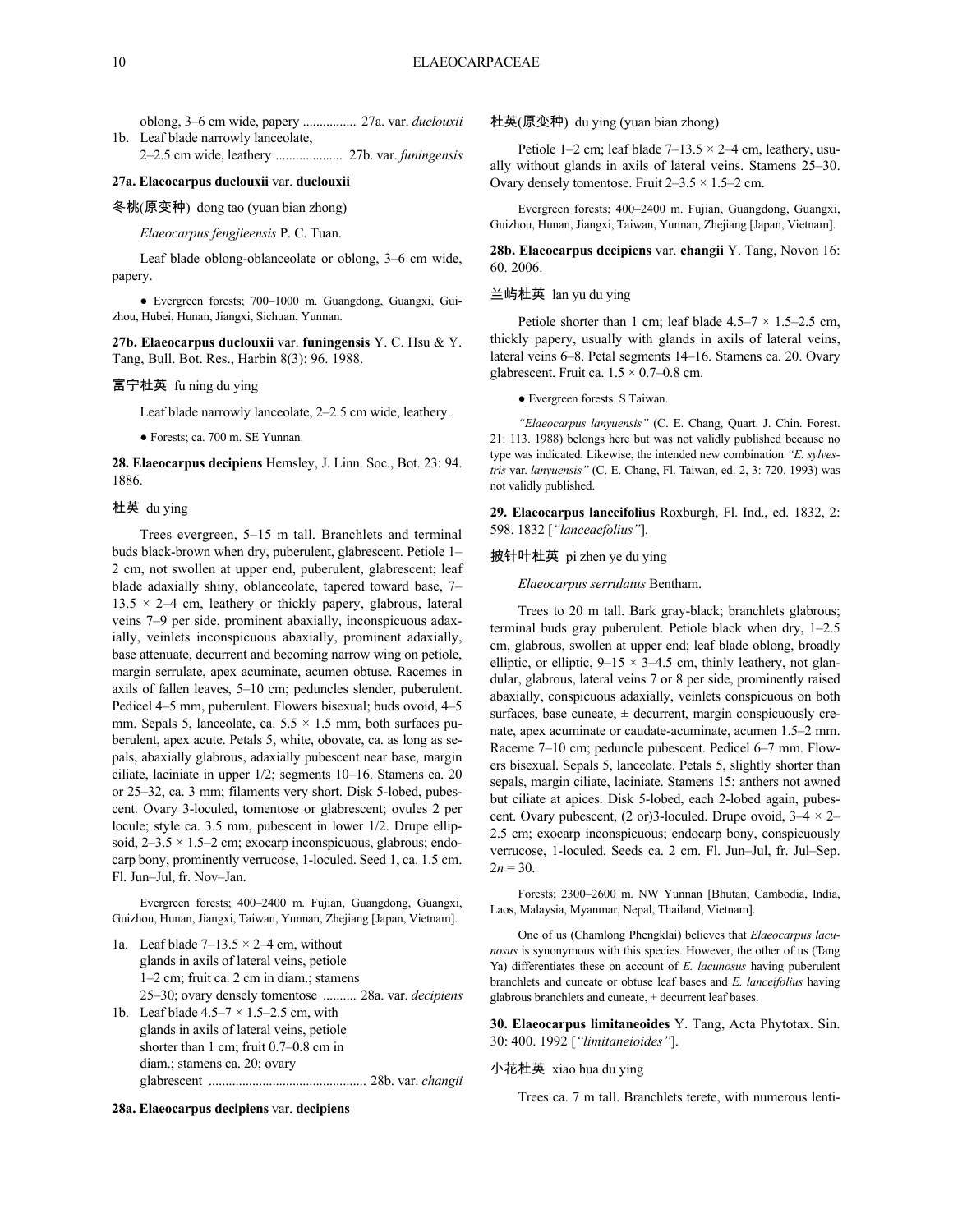cels, densely pubescent. Petiole 1–2 cm, densely gray pubescent; leaf blade ovate-oblong or oblong,  $8-13 \times 3-4.5$  cm, papery, abaxially densely gray puberulent, adaxially sparsely pilose, more densely so on veins, lateral veins 7–9 per side, base cuneate, margin sparsely serrate, apex acuminate. Raceme multi-flowered, ca. 7 cm; peduncle densely gray puberulent. Flowers bisexual. Sepals 5, lanceolate, ca. 3 mm, both surfaces pilose. Petals 4, 5–6 mm, glabrous, margin ciliate in lower 1/2, laciniate; segments 14–18. Stamens 15; anthers not awned at apices. Disk densely tomentose, 5-lobed. Ovary 3-loculed, densely tomentose; style glabrous. Fruit unknown. Fl. Jun–Jul, fr. unknown.

### ● Forests; ca. 600 m. Guangdong.

**31. Elaeocarpus longlingensis** Y. C. Hsu & Y. Tang, Bull. Bot. Res., Harbin 8(3): 95. 1988.

### 龙陵杜英 long ling du ying

Trees to 9 m tall. Two-year-old branches with whitish lenticels; branchlets brown when dry, striate, glabrous or only pilose; buds pubescent. Petiole 1–2 cm, pubescent, glabrescent, abaxially rounded, adaxially grooved; leaf blade lanceolate,  $7-12.5 \times 2-4$  cm, leathery, abaxially not glandular, lateral veins 8–10 per side, abaxially prominently raised, adaxially impressed, veinlets prominent, dense abaxially, sparse adaxially, base cuneate, decurrent, margin crenate-dentate, apex acuminate. Flowers unknown. Drupe ellipsoid, ca.  $3 \times 2$  cm, apex obtuse-rounded; exocarp not shiny; endocarp grooved, verrucose. Fl. and fr. unknown.

● Forests; ca. 2400 m. SW Yunnan.

### **32. Elaeocarpus gymnogynus** Hung T. Chang, Acta Phytotax. Sin. 17(1): 52. 1979.

#### 秃蕊杜英 tu rui du ying

Trees ca. 10 m tall. Branchlets yellow-brown tomentose. Petiole 3–5.5 cm, slender, puberulent at first; leaf blade elliptic,  $10-14 \times 4-6.5$  cm, thinly leathery, abaxially glabrous, pubescent only on veins, adaxially yellow-brown tomentose at first, glabrescent, lateral veins 8–12 per side, veinlets prominently raised abaxially, base obtuse or broadly cuneate, margin minutely serrate, apex acute, acumen 1–1.5 cm. Raceme 3–5.5 cm, 5–9-flowered; peduncle pubescent. Pedicel 4–5 mm. Flowers polygamous. Sepals 5, lanceolate, ca. 4.5 mm, both surfaces pubescent. Petals 5, slightly longer than sepals, abaxially glabrous, adaxially pubescent at base, 5-incised at apices. Stamens 10–12, ca. 3 mm; filaments very short, puberulent; anthers not awned at apices. Disk 5-lobed, pubescent. Ovary 2-loculed, glabrous; style ca. 2 mm, sparsely pilose. Drupe elliptic, ca. 1.7  $\times$  1.1 cm. Fl. May–Jun, fr. Jun–Aug.

● Mid-elevation evergreen forests; 300–900 m. Guangdong, Guangxi.

**33. Elaeocarpus atropunctatus** Hung T. Chang, Acta Phytotax. Sin. 17(1): 52. 1979.

黑腺杜英 hei xian du ying

Trees ca. 10 m tall. Branchlets yellow-brown tomentose. Stipules caducous, lanceolate, ca. 3 mm; petiole 1.5–3 cm, slender, usually puberulent; leaf blade greenish yellow abaxially, greenish when mature, elliptic,  $6-9 \times 3-5$  cm, papery or membranous, both surfaces yellow-brown puberulent when young, abaxially black punctate, pilose on midvein, adaxially inconspicuously pubescent when dry, lateral veins 8 or 9 per side, prominently raised abaxially, conspicuous adaxially, veinlets prominent on both surfaces, base rounded or broadly cuneate, margin minutely crenate, apex acute, acumen ca. 1 cm. Flowers unknown. Drupe shiny, broadly ellipsoid or nearly globose,  $1.2-1.4 \times 0.9-1.1$  cm, both ends rounded, with 5 persistent glands at base; endocarp bony, ca. 1 mm thick. Fl. unknown, fr. Aug–Sep.

● Evergreen forests; ca. 1200 m. Guangdong (Luoding), Guangxi.

This species was described from Luoding, Guangdong, with two gatherings only. Since then, no other gatherings had been reported until, in the course of the present study, we saw two gatherings from Guangxi (Du'an, *Liang Shengye 2000003*; Daqing Shan, *Integrated Survey Team 0691*).

**34. Elaeocarpus nitentifolius** Merrill & Chun, Sunyatsenia 2: 279. 1935.

### 绢毛杜英 juan mao du ying

Trees to 20 m tall. Branchlets rust-colored sericeous; buds pubescent. Petiole 2–4 cm, slender, silvery-white sericeous; leaf blade oblong-lanceolate to oblanceolate or elliptic,  $8-15 \times 3.5-$ 7.5 cm, leathery, abaxially silvery-white sericeous, or rarely glabrescent, not black punctate, adaxially sericeous on veins, glabrescent, lateral veins 6–8 per side, prominently raised abaxially, veinlets prominently raised abaxially, conspicuous adaxially, base acute or broadly cuneate, margin serrulate, apex long acuminate or nearly caudate, acumen 1–1.5 cm. Raceme 2–4.5 cm; peduncle appressed sericeous; bracts caducous, lanceolate. Pedicel 3–5 mm, pubescent. Flowers polygamous, usually pendulous. Sepals 4 or 5, lanceolate, 4–5 mm, abaxially gray puberulent, adaxially nearly glabrous. Petals 4 or 5, oblong, ca. 4 mm, glabrous, 5- or 6-incised at apices. Stamens 12–14, ca. 2.5 mm; anthers not awned at apices. Disk inconspicuously lobed, pubescent. Ovary 2-loculed, sparsely sericeous; style ca. 2.5 mm, pubescent, 2- or 3-lobed at tip. Drupe shiny, ellipsoid, small,  $1.5-2 \times 0.8-1.1$  cm, 1-loculed; endocarp ca. 1 mm thick. Seed 1, ca. 1 cm. Fl. Apr–May.

Evergreen forests; ca. 1400 m. Fujian, Guangdong, Guangxi, Hainan, Yunnan [Vietnam].

**35. Elaeocarpus japonicus** Siebold & Zuccarini, Abh. Math.- Phys. Cl. Königl. Bayer. Akad. Wiss. 4(2): 165. 1845.

#### 薯豆 shu dou

Trees to 25 m tall. Branchlets robust, glabrous or minutely pubescent; buds sericeous. Petiole 2–6 cm, pubescent at first, glabrescent; leaf blade ovate, elliptic, obovate, or lanceolate to narrowly oblong,  $6-11(-17) \times 3-6$  cm, papery or leathery, both surfaces densely silvery-gray sericeous at first, soon glabrescent, abaxially with minute black glandular spots, lateral veins 6–8 per side, prominently raised abaxially, veinlets prominent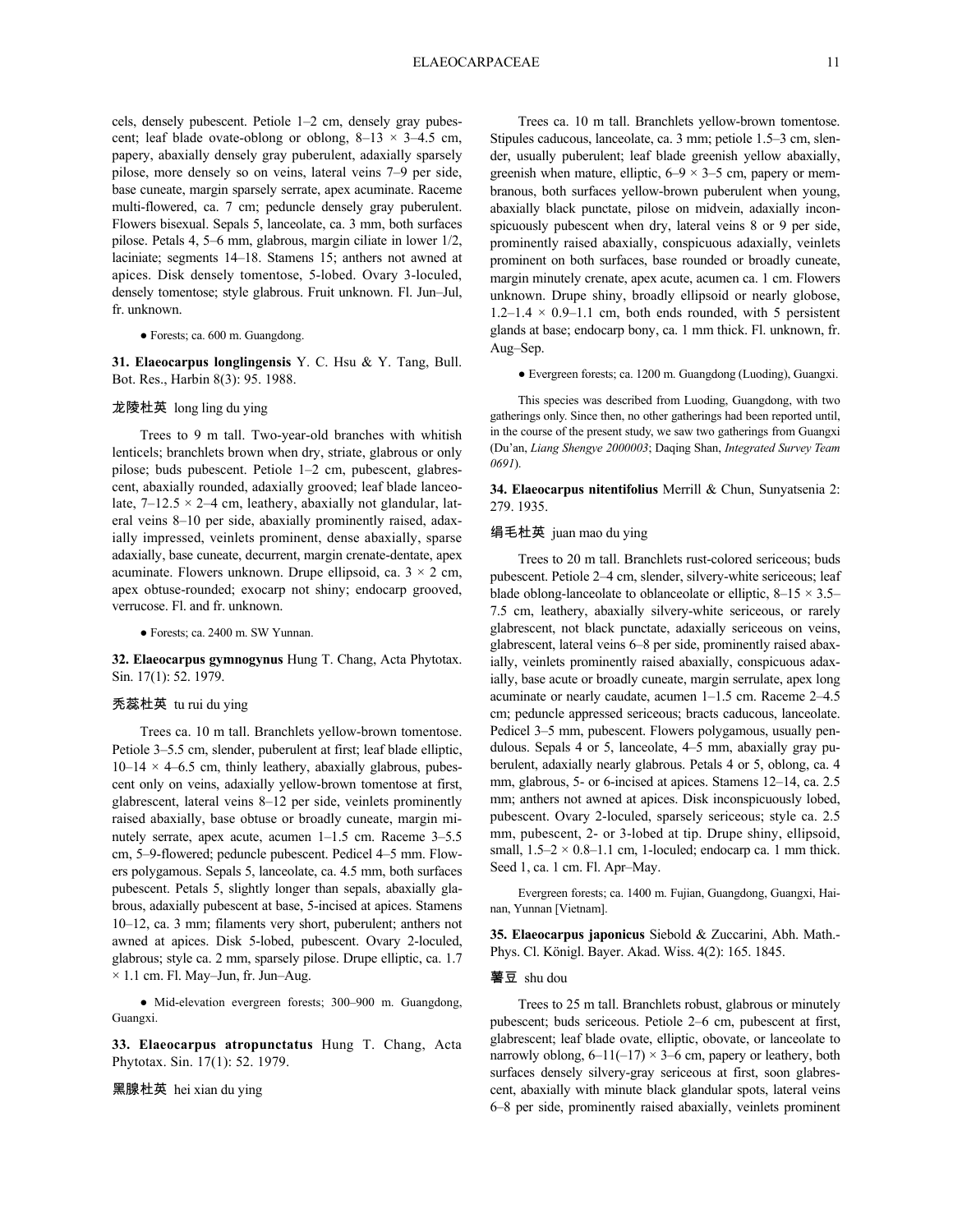abaxially, inconspicuous adaxially, base rounded, obtuse, acute, or broadly cuneate, margin sparsely dentate, apex acuminate or acute, acumen obtuse. Raceme 3–6 cm; peduncle puberulent. Pedicel 3–4 mm, puberulent. Flowers polygamous. Bisexual flowers: sepals 5, oblong, ca. 4 mm, both surfaces pubescent. Petals oblong, ca. as long as sepals, both surfaces or only abaxially pubescent, margin entire or incised. Stamens 15; filaments very short; anthers ca. 2 mm, not awned at apices, puberulent. Disk 5- or 10-lobed, in circle. Ovary pubescent, 3-loculed; style ca. 3 mm, pubescent. Male flowers: sepals 5 or 6; petals 5 or 6; stamens 9–14; rudimentary ovary present or not. Drupe shiny, ellipsoid,  $1-1.3 \times$  ca. 0.8 cm, 1-loculed. Seed 1, ca. 8 mm. Fl. Apr–May, fr. May–Jul.

Evergreen forests; 400–2800 m. Anhui, Fujian, Guangdong, Guangxi, Guizhou, Hubei, Hunan, Jiangsu, Jiangxi, Sichuan, Taiwan, Yunnan, Zhejiang [Japan, Vietnam].

- 1a. Glands present in vein axils of lateral and tertiary veins .............................. 35c. var. *yunnanensis*
- 1b. Glands not present in vein axils. 2a. Leaf blade ovate, elliptic, or obovate; disk 10-lobed ................ 35a. var. *japonicus*
	- 2b. Leaf blade lanceolate or narrowly oblong; disk 5-lobed .............. 35b. var. *lantsangensis*

#### **35a. Elaeocarpus japonicus** var. **japonicus**

薯豆(原变种) shu dou (yuan bian zhong)

*Elaeocarpus japonicus* var. *euphlebius* Merrill; *E. yentangensis* Hu; *E. yunnanensis* E. Brandis ex Tutcher.

Branchlets glabrous. Leaf blade ovate, elliptic, or obovate, glands absent from vein axils. Petals pubescent on both surfaces, margin entire or incised. Disk 10-lobed.

Evergreen forests; 400–2300 m. South of Yangtze River: Anhui, Fujian, Guangdong, Guangxi, Guizhou, Hubei, Hunan, Jiangsu, Jiangxi, Sichuan, Taiwan, Yunnan, Zhejiang [Japan, Vietnam].

**35b. Elaeocarpus japonicus** var. **lantsangensis** (Hu) Hung T. Chang, Acta Phytotax. Sin. 17(1): 54. 1979.

### 澜沧杜英 lan cang du ying

*Elaeocarpus lantsangensis* Hu, Bull. Fan Mem. Inst. Biol., Bot. 10: 137. 1940.

Branchlets minutely pubescent. Leaf blade lanceolate or narrowly oblong, base obtuse or broadly cuneate, glands absent from vein axils. Petals abaxially white pubescent, margin 4- or 5-incised at apices. Disk 5-lobed.

● Evergreen forests on slopes; 1400–2800 m. Fujian, Guizhou, Hunan, Yunnan.

**35c. Elaeocarpus japonicus** var. **yunnanensis** C. Chen & Y. Tang, Bull. Bot. Res., Harbin 8(3): 96. 1988.

### 云南杜英 yun nan du ying

Branchlets glabrous. Leaf blade ovate, elliptic, or obovate, glands present in lateral and tertiary vein axils. Petals pubescent on both surfaces, margin entire or cleft. Disk 10-lobed.

● Evergreen forests; 1200–1700 m. S and SE Yunnan.

**36. Elaeocarpus auricomus** C. Y. Wu ex Hung T. Chang, Acta Phytotax. Sin. 17(1): 53. 1979.

### 金毛杜英 jin mao du ying

Trees, small to large, 7–20 m tall. Branchlets robust, terete, golden sericeous; buds slightly gummy. Petiole 2–6 cm, slender, swollen at end, golden sericeous at first, glabrescent; leaf blade abaxially dark brown when dry, adaxially slightly purple and shiny, oblong or elliptic,  $(6-9-16 \times (2.6-4-6(-7)))$ cm, papery, golden pubescent at first, glabrescent, abaxially sometimes pubescent only on veins, lateral veins 7–10 per side, prominently raised abaxially, veinlets prominent abaxially, inconspicuous adaxially, glandular in axils of lateral veins, base acute or obtuse, margin serrulate, teeth silklike, apex acuminate. Raceme 3–4 cm, densely golden sericeous. Bracteoles caducous, lanceolate, ca. 2 mm. Sepals 5, lanceolate, abaxially puberulent. Petals 5, glabrous, 5-incised at apices. Stamens 10–12. Disk 5-lobed, sparsely pubescent. Ovary 3-loculed, pubescent. Drupe shiny, ellipsoid, ca.  $1.6 \times 0.7$  cm; endocarp with 3 ventral sutures. Fl. Apr, fr. May–Jun.

Evergreen forests; 1100–1500 m. Hainan, SE Yunnan [N Vietnam].

**37. Elaeocarpus chinensis** (Gardner & Champion) J. D. Hooker ex Bentham, Fl. Hongk. 43. 1861.

### 华杜英 hua du ying

*Friesia chinensis* Gardner & Champion, Hooker's J. Bot. Kew Gard. Misc. 1: 243. 1849.

Trees evergreen, 3–7 m tall. Branchlets puberulent, glabrous when old. Petiole 1.5–2 cm, slender, minutely pubescent when young; leaf blade ovate-lanceolate or lanceolate,  $5-8 \times 2-$ 3 cm, papery, pubescent when young, soon glabrescent, abaxially black glandular punctate, lateral veins 4–6 per side, slightly raised abaxially, veinlets inconspicuous on both surfaces, base rounded, rarely broadly cuneate, margin minutely crenate, apex acuminate. Racemes in axils of fallen leaves, 3–4 cm; peduncles puberulent. Pedicel ca. 3 mm. Flowers polygamous. Bisexual flowers: sepals 4, lanceolate, ca. 3 mm, both surfaces minutely pubescent. Petals 4, oblong, ca. 3 mm, margin nearly entire, adaxially sparsely minutely pubescent. Stamens 8 or 9, ca. 2 mm; filaments very short; anthers without hairs at apices. Ovary 2-loculed. Drupe ellipsoid, shorter than 1 cm. Fl. May– Jun, fr. Jun–Sep.

Evergreen forests; 300–900 m. Fujian, Guangdong, Guangxi, Guizhou, Jiangxi, Zhejiang [Vietnam].

**38. Elaeocarpus brachystachyus** Hung T. Chang, Acta Phytotax. Sin. 17(1): 54. 1979.

#### 短穗杜英 duan sui du ying

Trees to 17 m tall. Branchlets slender, sometimes striate, gray-yellow or gray-white tomentose, glabrous when old; buds rust-colored or gray-white tomentose. Petiole 2–3.5 cm, pilose or glabrous, swollen at end; leaf blade greenish gray when dry, narrowly oblong, oblong-lanceolate, or lanceolate,  $10-14 \times$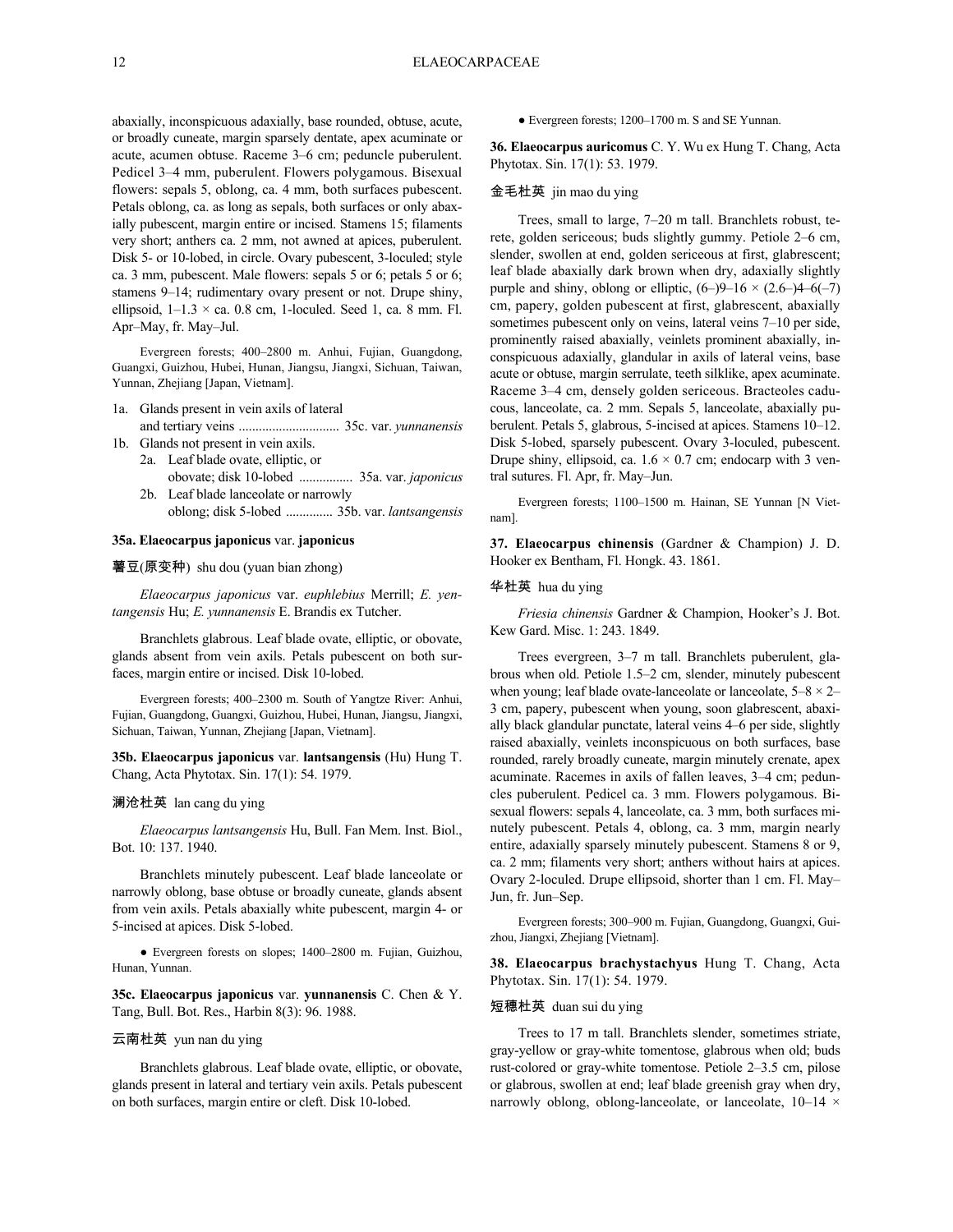3–3.5 cm, thinly leathery, abaxially pilose or glabrous, black punctate, adaxially glabrous, lateral veins 7–9 per side, prominently raised abaxially, impressed adaxially, veinlets prominent abaxially, conspicuous or sometimes prominently raised adaxially, glands present in axils of lateral veins and veinlets or absent, base cuneate or rounded, margin serrulate, apex long acuminate. Flowers unknown. Drupe ellipsoid, ca.  $2 \times 1$  cm; endocarp shallowly sculptured. Fl. unknown, fr. Sep–Nov.

● Forests, evergreen forests along riverbanks; 1300–2300 m. Yunnan (Gongshan).

- 1a. Glands present in axils of lateral veins and veinlets, veinlets not prominently raised adaxially; branchlets not conspicuously striate ................... 38a. var. *brachystachyus*
- 1b. Glands absent from axils of veins and veinlets, veinlets prominently raised adaxially; branchlets conspicuously striate .......................................................... 38b. var. *fengii*

# **38a. Elaeocarpus brachystachyus** var. **brachystachyus**

#### 短穗杜英(原变种) duan sui du ying (yuan bian zhong)

Branchlets not conspicuously striate. Leaves with glands present in axils of lateral veins and veinlets, veinlets not prominently raised adaxially.

● Evergreen forests along riverbanks; 1300–2300 m. Yunnan (Gongshan).

**38b. Elaeocarpus brachystachyus** var. **fengii** C. Chen & Y. Tang, Bull. Bot. Res., Harbin 8(3): 96. 1988.

### 贡山杜英 gong shan du ying

Branchlets conspicuously striate. Leaves without glands in axils of veins and veinlets, veinlets prominently raised adaxially.

● Forests; 1400–2300 m. Yunnan (Gongshan).

**39. Elaeocarpus decandrus** Merrill, J. Arnold Arbor. 32: 193. 1951.

#### 缘瓣杜英 yuan ban du ying

Trees to 20 m tall. Branchlets slender, glabrous; buds pubescent, slightly gummy. Petiole 1–3.5 cm, slender, glabrous, adaxially grooved, swollen at end; leaf blade abaxially brownish or reddish brown, adaxially shiny, lanceolate, slightly curved,  $(4-)6.5-10 \times (1-)2-3.5$  cm, leathery, glabrous, abaxially densely glandular, adaxially sparsely black glandular, midvein prominently raised abaxially, impressed adaxially, lateral veins 6 or 7 per side, prominently raised, especially abaxially, veinlets prominent on both surfaces, glandular in axils of veins, base acute or nearly rounded, slightly oblique, margin crenateserrate, reflexed, apex long acuminate, acumen obtuse. Racemes in axils of fallen and current leaves, 2–4.5 cm; peduncles pubescent, glabrescent. Pedicel 3–5 mm, puberulent. Flowers polygamous. Sepals 5, lanceolate, ca. 4 mm, abaxially puberulent, adaxially nearly glabrous. Petals 5, linear, ca. 3 mm, abaxially puberulent, adaxially pubescent, especially densely so at base, margin ciliate, entire or very shallowly 1- or 2-toothed. Stamens 10; anthers very shortly pilose, ca. 2 mm, not pubescent at apices. Fruit unknown. Fl. and fr. unknown.

Evergreen forests on slopes; 1200–2100 m. SE Yunnan [Laos].

This species is similar to *Elaeocarpus chinensis* but differs in having 5-merous flowers with 10 stamens, lanceolate, leathery leaves with crenate-serrate margins, conspicuous adaxial veinlets, and glabrous branchlets.